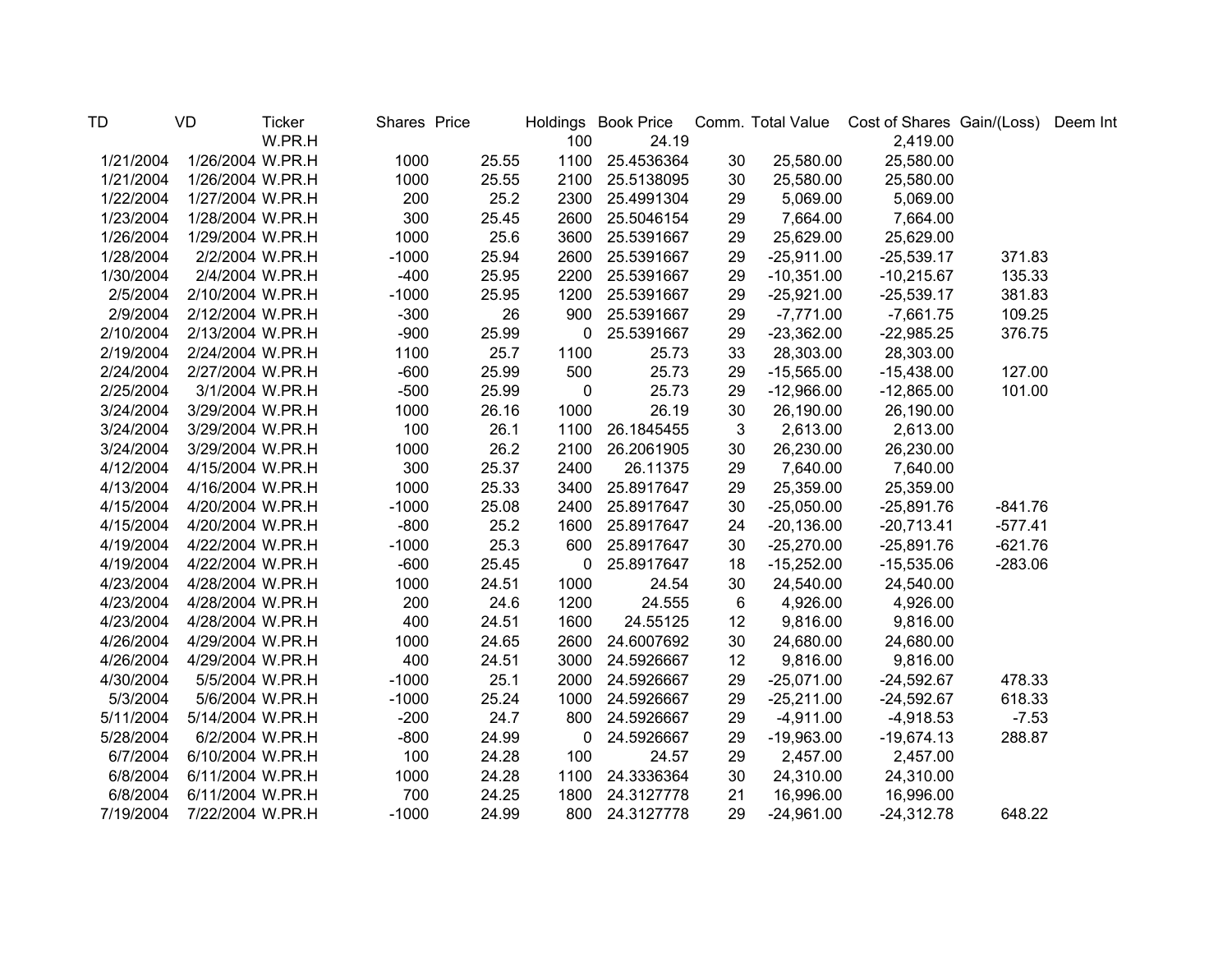| 9/21/2004  | 9/24/2004 W.PR.H               |                    | $-100$  | 25.99 | 700         | 24.3127778 | 29 | $-2,570.00$  | $-2,431.28$  | 138.72    |
|------------|--------------------------------|--------------------|---------|-------|-------------|------------|----|--------------|--------------|-----------|
| 10/4/2004  | 10/7/2004 W.PR.H               |                    | $-700$  | 25.51 | 0           | 24.3127778 | 29 | $-17,828.00$ | $-17,018.94$ | 809.06    |
|            | 12/9/2004 12/14/2004 W.PR.H    |                    | 300     | 26.25 | 300         | 26.3466667 | 29 | 7,904.00     | 7,904.00     |           |
|            |                                | BBD.PR.D           |         |       | 5300        | 14.2388666 |    |              | 75,465.99    |           |
| 1/5/2004   |                                | 1/8/2004 BBD.PR.D  | $-1000$ | 23.5  | 4300        | 14.2388666 | 29 | $-23,471.00$ | $-14,238.87$ | 9,232.13  |
| 1/7/2004   |                                | 1/12/2004 BBD.PR.D | $-1000$ | 23.5  | 3300        | 14.2388666 | 29 | $-23,471.00$ | $-14,238.87$ | 9,232.13  |
| 1/8/2004   |                                | 1/13/2004 BBD.PR.D | $-1000$ | 23.6  | 2300        | 14.2388666 | 29 | $-23,571.00$ | $-14,238.87$ | 9,332.13  |
| 1/9/2004   |                                | 1/14/2004 BBD.PR.D | $-300$  | 23.79 | 2000        | 14.2388666 | 29 | $-7,108.00$  | $-4,271.66$  | 2,836.34  |
| 1/23/2004  |                                | 1/28/2004 BBD.PR.D | $-1000$ | 23.4  | 1000        | 14.2388666 | 30 | $-23,370.00$ | $-14,238.87$ | 9,131.13  |
| 1/23/2004  |                                | 1/28/2004 BBD.PR.D | $-1000$ | 23.5  | 0           | 14.2388666 | 30 | $-23,470.00$ | $-14,238.87$ | 9,231.13  |
|            |                                | MMF.PR.C           |         |       | 200         | 26.5725714 |    |              | 5,314.51     |           |
|            | 11/30/2004 11/30/2004 MMF.PR.C |                    | $-200$  | 26.82 | 0           | 26.5725714 | 0  | $-5,364.00$  | $-5,314.51$  | 49.49     |
|            |                                | MG.PR.A            |         |       | 100         | 26.44      |    |              | 2,644.00     |           |
| 9/30/2004  | 9/30/2004 MG.PR.A              |                    | $-100$  | 25    | $\mathbf 0$ | 26.44      | 0  | $-2,500.00$  | $-2,644.00$  | $-144.00$ |
|            |                                | CL.PR.B            |         |       | 200         | 26.975     |    |              | 5,395.00     |           |
| 5/20/2004  | 5/25/2004 CL.PR.B              |                    | 300     | 25.8  | 500         | 26.328     | 29 | 7,769.00     | 7,769.00     |           |
| 5/27/2004  | 6/1/2004 CL.PR.B               |                    | $-500$  | 26.56 | $\mathbf 0$ | 26.328     | 29 | $-13,251.00$ | $-13,164.00$ | 87.00     |
| 11/29/2004 | 12/2/2004 CL.PR.B              |                    | 100     | 27.51 | 100         | 27.8       | 29 | 2,780.00     | 2,780.00     |           |
|            |                                | POW.PR.A           |         |       | 2800        | 25.4112917 |    |              | 71,151.62    |           |
| 1/5/2004   |                                | 1/8/2004 POW.PR.A  | $-500$  | 25.85 | 2300        | 25.4112917 | 29 | $-12,896.00$ | $-12,705.65$ | 190.35    |
| 1/6/2004   |                                | 1/9/2004 POW.PR.A  | $-1000$ | 25.95 | 1300        | 25.4112917 | 29 | $-25,921.00$ | $-25,411.29$ | 509.71    |
| 1/8/2004   |                                | 1/13/2004 POW.PR.A | $-300$  | 25.95 | 1000        | 25.4112917 | 29 | $-7,756.00$  | $-7,623.39$  | 132.61    |
| 1/16/2004  |                                | 1/21/2004 POW.PR.A | $-300$  | 25.98 | 700         | 25.4112917 | 29 | $-7,765.00$  | $-7,623.39$  | 141.61    |
| 2/16/2004  |                                | 2/19/2004 POW.PR.A | $-700$  | 26.27 | 0           | 25.4112917 | 29 | $-18,360.00$ | $-17,787.90$ | 572.10    |
| 4/2/2004   |                                | 4/7/2004 POW.PR.A  | 300     | 26.1  | 300         | 26.1366667 | 11 | 7,841.00     | 7,841.00     |           |
| 4/2/2004   |                                | 4/7/2004 POW.PR.A  | 500     | 26.07 | 800         | 26.1175    | 18 | 13,053.00    | 13,053.00    |           |
| 4/8/2004   |                                | 4/13/2004 POW.PR.A | $-800$  | 25.95 | 0           | 26.1175    | 29 | $-20,731.00$ | $-20,894.00$ | $-163.00$ |
| 4/9/2004   |                                | 4/14/2004 POW.PR.A | 1000    | 25.95 | 1000        | 25.979     | 29 | 25,979.00    | 25,979.00    |           |
| 4/13/2004  |                                | 4/16/2004 POW.PR.A | 1000    | 25.92 | 2000        | 25.9645    | 30 | 25,950.00    | 25,950.00    |           |
| 4/13/2004  |                                | 4/16/2004 POW.PR.A | 1000    | 25.89 | 3000        | 25.9496667 | 30 | 25,920.00    | 25,920.00    |           |
| 4/28/2004  |                                | 5/3/2004 POW.PR.A  | $-1000$ | 25.09 | 2000        | 25.9496667 | 29 | $-25,061.00$ | $-25,949.67$ | $-888.67$ |
| 4/29/2004  |                                | 5/4/2004 POW.PR.A  | $-300$  | 25.22 | 1700        | 25.9496667 | 29 | $-7,537.00$  | $-7,784.90$  | $-247.90$ |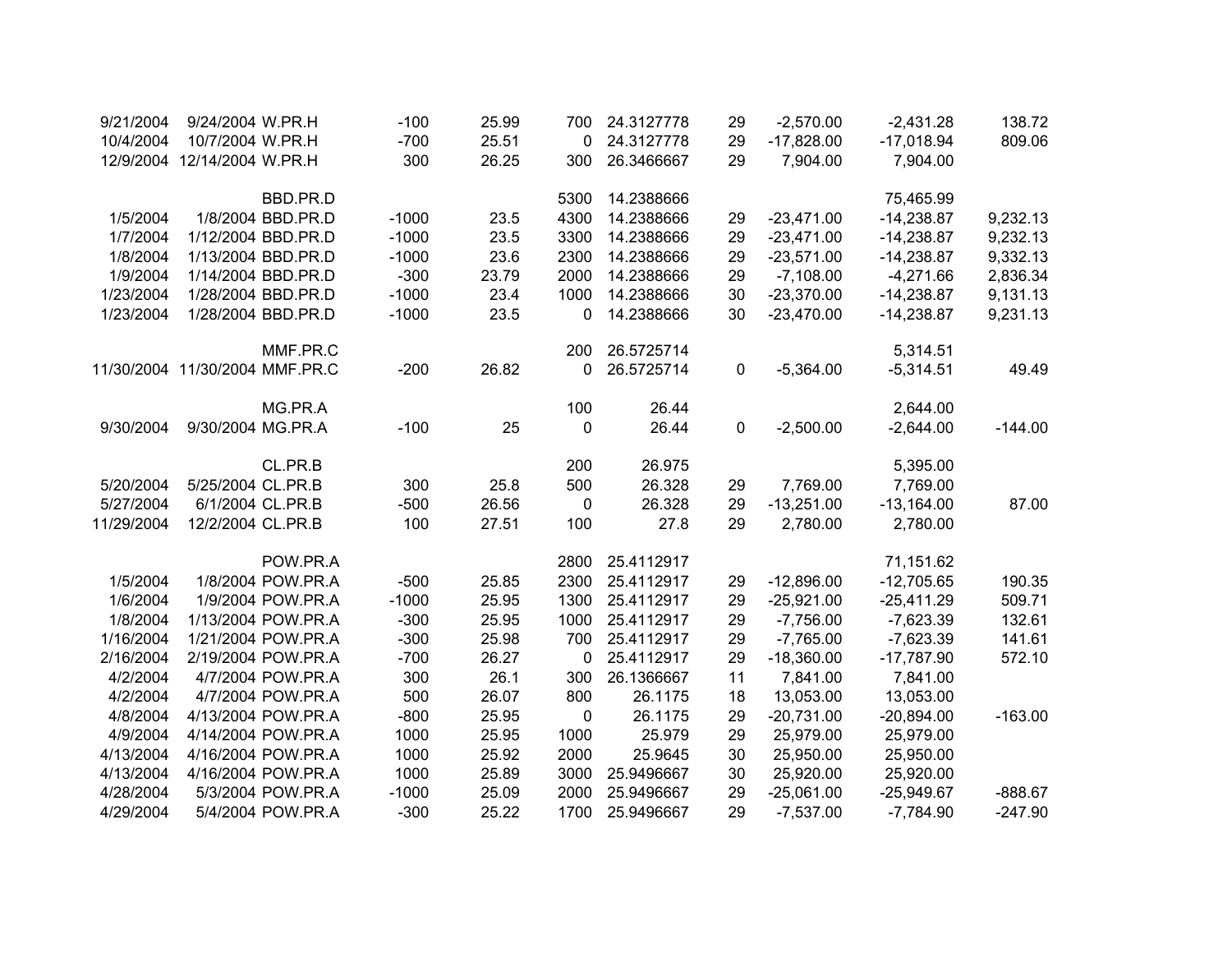| 5/4/2004   |                                | 5/7/2004 POW.PR.A  | $-1000$ | 25.12 | 700  | 25.9496667 | 29 | $-25,091.00$ | $-25,949.67$ | $-858.67$ |
|------------|--------------------------------|--------------------|---------|-------|------|------------|----|--------------|--------------|-----------|
| 5/12/2004  |                                | 5/17/2004 POW.PR.A | $-200$  | 24.79 | 500  | 25.9496667 | 29 | $-4,929.00$  | $-5,189.93$  | $-260.93$ |
| 6/2/2004   |                                | 6/7/2004 POW.PR.A  | 1000    | 24.95 | 1500 | 25.3032222 | 30 | 24,980.00    | 24,980.00    |           |
| 6/2/2004   |                                | 6/7/2004 POW.PR.A  | 1900    | 24.99 | 3400 | 25.144951  | 57 | 47,538.00    | 47,538.00    |           |
| 6/9/2004   |                                | 6/14/2004 POW.PR.A | $-1000$ | 25.04 | 2400 | 25.144951  | 29 | $-25,011.00$ | $-25,144.95$ | $-133.95$ |
| 6/15/2004  |                                | 6/18/2004 POW.PR.A | $-1000$ | 25.01 | 1400 | 25.144951  | 30 | $-24,980.00$ | $-25,144.95$ | $-164.95$ |
| 6/15/2004  |                                | 6/18/2004 POW.PR.A | $-1000$ | 25.06 | 400  | 25.144951  | 30 | $-25,030.00$ | $-25,144.95$ | $-114.95$ |
| 6/15/2004  |                                | 6/18/2004 POW.PR.A | $-400$  | 25    | 0    | 25.144951  | 12 | $-9,988.00$  | $-10,057.98$ | $-69.98$  |
|            |                                | BNN.PR.B           |         |       | 200  | 19.2831579 |    |              | 3,856.63     |           |
| 9/10/2004  | 9/15/2004 BNN.PR.B             |                    | 1000    | 23.1  | 1200 | 22.4888596 | 30 | 23,130.00    | 23,130.00    |           |
| 9/10/2004  | 9/15/2004 BNN.PR.B             |                    | 400     | 23.1  | 1600 | 22.6491447 | 12 | 9,252.00     | 9,252.00     |           |
| 9/10/2004  | 9/15/2004 BNN.PR.B             |                    | 700     | 23.14 | 2300 | 22.8076659 | 21 | 16,219.00    | 16,219.00    |           |
| 9/17/2004  | 9/22/2004 BNN.PR.B             |                    | 1100    | 23    | 3400 | 22.8795975 | 33 | 25,333.00    | 25,333.00    |           |
| 9/22/2004  | 9/27/2004 BNN.PR.B             |                    | $-1000$ | 23.24 | 2400 | 22.8795975 | 30 | $-23,210.00$ | $-22,879.60$ | 330.40    |
| 9/22/2004  | 9/27/2004 BNN.PR.B             |                    | $-300$  | 23.35 | 2100 | 22.8795975 | 9  | $-6,996.00$  | $-6,863.88$  | 132.12    |
| 9/28/2004  |                                | 10/1/2004 BNN.PR.B | $-200$  | 23.95 | 1900 | 22.8795975 | 6  | $-4,784.00$  | $-4,575.92$  | 208.08    |
| 9/28/2004  |                                | 10/1/2004 BNN.PR.B | $-200$  | 23.9  | 1700 | 22.8795975 | 6  | $-4,774.00$  | $-4,575.92$  | 198.08    |
| 9/28/2004  |                                | 10/1/2004 BNN.PR.B | $-200$  | 23.95 | 1500 | 22.8795975 | 6  | $-4,784.00$  | $-4,575.92$  | 208.08    |
| 9/28/2004  |                                | 10/1/2004 BNN.PR.B | $-200$  | 23.85 | 1300 | 22.8795975 | 6  | $-4,764.00$  | $-4,575.92$  | 188.08    |
| 9/28/2004  |                                | 10/1/2004 BNN.PR.B | $-100$  | 23.98 | 1200 | 22.8795975 | 3  | $-2,395.00$  | $-2,287.96$  | 107.04    |
| 9/28/2004  |                                | 10/1/2004 BNN.PR.B | $-200$  | 23.95 | 1000 | 22.8795975 | 6  | $-4,784.00$  | $-4,575.92$  | 208.08    |
| 9/28/2004  |                                | 10/1/2004 BNN.PR.B | $-200$  | 23.9  | 800  | 22.8795975 | 6  | $-4,774.00$  | $-4,575.92$  | 198.08    |
| 9/28/2004  |                                | 10/1/2004 BNN.PR.B | $-600$  | 23.99 | 200  | 22.8795975 | 18 | $-14,376.00$ | $-13,727.76$ | 648.24    |
| 9/28/2004  |                                | 10/1/2004 BNN.PR.B | $-200$  | 23.9  | 0    | 22.8795975 | 6  | $-4,774.00$  | $-4,575.92$  | 198.08    |
|            | 10/21/2004 10/26/2004 BNN.PR.B |                    | 1000    | 23.36 | 1000 | 23.389     | 29 | 23,389.00    | 23,389.00    |           |
|            | 11/18/2004 11/23/2004 BNN.PR.B |                    | 800     | 23.25 | 1800 | 23.3433333 | 29 | 18,629.00    | 18,629.00    |           |
|            | 11/19/2004 11/24/2004 BNN.PR.B |                    | $-1000$ | 23.4  | 800  | 23.3433333 | 30 | $-23,370.00$ | $-23,343.33$ | 26.67     |
|            | 11/19/2004 11/24/2004 BNN.PR.B |                    | $-800$  | 23.4  | 0    | 23.3433333 | 24 | $-18,696.00$ | $-18,674.67$ | 21.33     |
|            | 11/22/2004 11/25/2004 BNN.PR.B |                    | 1000    | 23.25 | 1000 | 23.28      | 30 | 23,280.00    | 23,280.00    |           |
|            | 11/22/2004 11/25/2004 BNN.PR.B |                    | 900     | 23.2  | 1900 | 23.2563158 | 27 | 20,907.00    | 20,907.00    |           |
|            | 11/25/2004 11/30/2004 BNN.PR.B |                    | $-1000$ | 23.5  | 900  | 23.2563158 | 29 | $-23,471.00$ | $-23,256.32$ | 214.68    |
| 11/26/2004 | 12/1/2004 BNN.PR.B             |                    | $-900$  | 23.5  | 0    | 23.2563158 | 29 | $-21,121.00$ | $-20,930.68$ | 190.32    |
|            |                                | CM.PR.B            |         |       | 2500 | 26.4493939 |    |              | 66,123.48    |           |
| 1/6/2004   |                                | 1/9/2004 CM.PR.B   | $-1000$ | 27    | 1500 | 26.4493939 | 29 | $-26,971.00$ | $-26,449.39$ | 521.61    |
| 1/9/2004   | 1/14/2004 CM.PR.B              |                    | $-1000$ | 26.97 | 500  | 26.4493939 | 30 | $-26,940.00$ | $-26,449.39$ | 490.61    |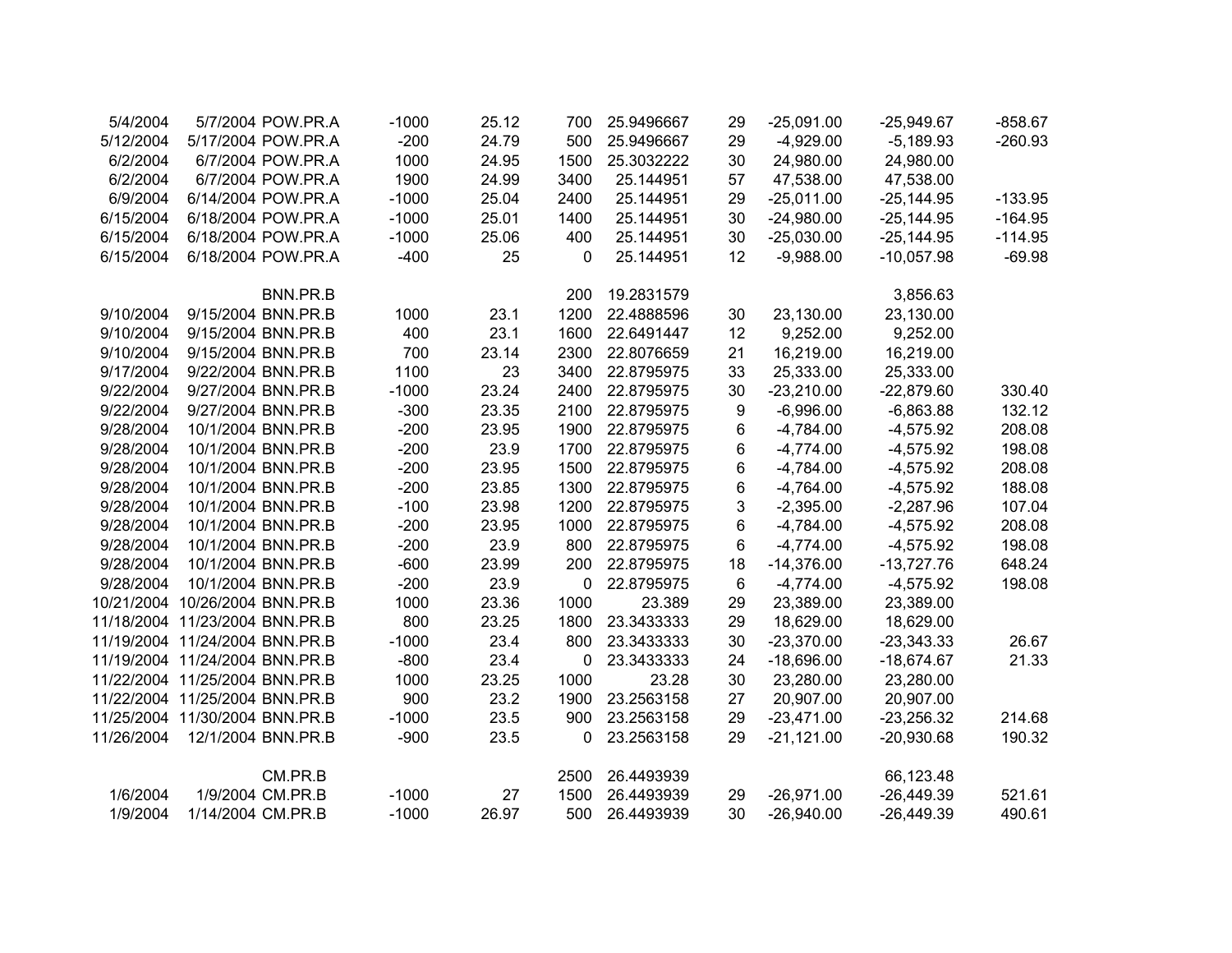| 1/9/2004  | 1/14/2004 CM.PR.B | $-500$  | 26.97 | 0    | 26.4493939 | 15 | $-13,470.00$ | $-13,224.70$  | 245.30    |
|-----------|-------------------|---------|-------|------|------------|----|--------------|---------------|-----------|
| 2/5/2004  | 2/10/2004 CM.PR.B | 500     | 26.9  | 500  | 26.928     | 14 | 13,464.00    | 13,464.00     |           |
| 2/5/2004  | 2/10/2004 CM.PR.B | 500     | 26.95 | 1000 | 26.954     | 15 | 13,490.00    | 13,490.00     |           |
| 2/9/2004  | 2/12/2004 CM.PR.B | 900     | 26.86 | 1900 | 26.9247368 | 29 | 24,203.00    | 24,203.00     |           |
| 2/10/2004 | 2/13/2004 CM.PR.B | 1000    | 26.85 | 2900 | 26.9089655 | 29 | 26,879.00    | 26,879.00     |           |
| 2/26/2004 | 3/2/2004 CM.PR.B  | $-1000$ | 27.23 | 1900 | 26.9089655 | 29 | $-27,201.00$ | $-26,908.97$  | 292.03    |
| 3/16/2004 | 3/19/2004 CM.PR.B | $-600$  | 27.64 | 1300 | 26.9089655 | 29 | $-16,555.00$ | $-16, 145.38$ | 409.62    |
| 3/17/2004 | 3/22/2004 CM.PR.B | $-100$  | 27.79 | 1200 | 26.9089655 | 3  | $-2,776.00$  | $-2,690.90$   | 85.10     |
| 3/17/2004 | 3/22/2004 CM.PR.B | $-1200$ | 27.74 | 0    | 26.9089655 | 36 | $-33,252.00$ | $-32,290.76$  | 961.24    |
| 5/11/2004 | 5/14/2004 CM.PR.B | 1000    | 25.12 | 1000 | 25.149     | 29 | 25,149.00    | 25,149.00     |           |
| 5/17/2004 | 5/20/2004 CM.PR.B | 1000    | 25.26 | 2000 | 25.219     | 29 | 25,289.00    | 25,289.00     |           |
| 5/24/2004 | 5/27/2004 CM.PR.B | $-1000$ | 25.61 | 1000 | 25.219     | 29 | $-25,581.00$ | $-25,219.00$  | 362.00    |
| 5/26/2004 | 5/31/2004 CM.PR.B | $-1000$ | 25.85 | 0    | 25.219     | 29 | $-25,821.00$ | $-25,219.00$  | 602.00    |
|           |                   |         |       |      |            |    |              |               |           |
|           | WN.PR.A           |         |       | 3000 | 26.6166667 |    |              | 79,850.00     |           |
| 2/13/2004 | 2/18/2004 WN.PR.A | $-200$  | 27.4  | 2800 | 26.6166667 | 29 | $-5,451.00$  | $-5,323.33$   | 127.67    |
| 2/17/2004 | 2/20/2004 WN.PR.A | $-1000$ | 27.25 | 1800 | 26.6166667 | 30 | $-27,220.00$ | $-26,616.67$  | 603.33    |
| 2/17/2004 | 2/20/2004 WN.PR.A | $-200$  | 27.35 | 1600 | 26.6166667 | 6  | $-5,464.00$  | $-5,323.33$   | 140.67    |
| 2/23/2004 | 2/26/2004 WN.PR.A | $-200$  | 27.61 | 1400 | 26.6166667 | 29 | $-5,493.00$  | $-5,323.33$   | 169.67    |
| 3/5/2004  | 3/10/2004 WN.PR.A | $-1000$ | 27.19 | 400  | 26.6166667 | 30 | $-27,160.00$ | $-26,616.67$  | 543.33    |
| 3/5/2004  | 3/10/2004 WN.PR.A | $-400$  | 27.1  | 0    | 26.6166667 | 12 | $-10,828.00$ | $-10,646.67$  | 181.33    |
| 3/16/2004 | 3/19/2004 WN.PR.A | 700     | 26.85 | 700  | 26.8914286 | 29 | 18,824.00    | 18,824.00     |           |
| 3/17/2004 | 3/22/2004 WN.PR.A | 1000    | 26.77 | 1700 | 26.8370588 | 29 | 26,799.00    | 26,799.00     |           |
| 3/22/2004 | 3/25/2004 WN.PR.A | 1000    | 27    | 2700 | 26.9085185 | 30 | 27,030.00    | 27,030.00     |           |
| 3/22/2004 | 3/25/2004 WN.PR.A | 500     | 26.95 | 3200 | 26.9196875 | 15 | 13,490.00    | 13,490.00     |           |
| 4/2/2004  | 4/7/2004 WN.PR.A  | $-900$  | 27.49 | 2300 | 26.9196875 | 29 | $-24,712.00$ | $-24,227.72$  | 484.28    |
| 4/8/2004  | 4/13/2004 WN.PR.A | 1000    | 26.85 | 3300 | 26.907358  | 29 | 26,879.00    | 26,879.00     |           |
| 4/16/2004 | 4/21/2004 WN.PR.A | $-1000$ | 26.65 | 2300 | 26.907358  | 29 | $-26,621.00$ | $-26,907.36$  | $-286.36$ |
| 4/22/2004 | 4/27/2004 WN.PR.A | $-1000$ | 26.25 | 1300 | 26.907358  | 29 | $-26,221.00$ | $-26,907.36$  | $-686.36$ |
| 5/3/2004  | 5/6/2004 WN.PR.A  | 1000    | 25.61 | 2300 | 26.3563328 | 30 | 25,640.00    | 25,640.00     |           |
| 5/3/2004  | 5/6/2004 WN.PR.A  | 1000    | 25.61 | 3300 | 26.1392622 | 30 | 25,640.00    | 25,640.00     |           |
| 6/2/2004  | 6/7/2004 WN.PR.A  | $-1000$ | 25.75 | 2300 | 26.1392622 | 29 | $-25,721.00$ | $-26, 139.26$ | $-418.26$ |
| 6/3/2004  | 6/8/2004 WN.PR.A  | $-600$  | 25.9  | 1700 | 26.1392622 | 29 | $-15,511.00$ | $-15,683.56$  | $-172.56$ |
| 6/7/2004  | 6/10/2004 WN.PR.A | $-1000$ | 25.75 | 700  | 26.1392622 | 29 | $-25,721.00$ | $-26, 139.26$ | $-418.26$ |
| 6/8/2004  | 6/11/2004 WN.PR.A | $-500$  | 25.75 | 200  | 26.1392622 | 21 | $-12,854.00$ | $-13,069.63$  | $-215.63$ |
| 6/8/2004  | 6/11/2004 WN.PR.A | $-200$  | 25.7  | 0    | 26.1392622 | 8  | $-5,132.00$  | $-5,227.85$   | $-95.85$  |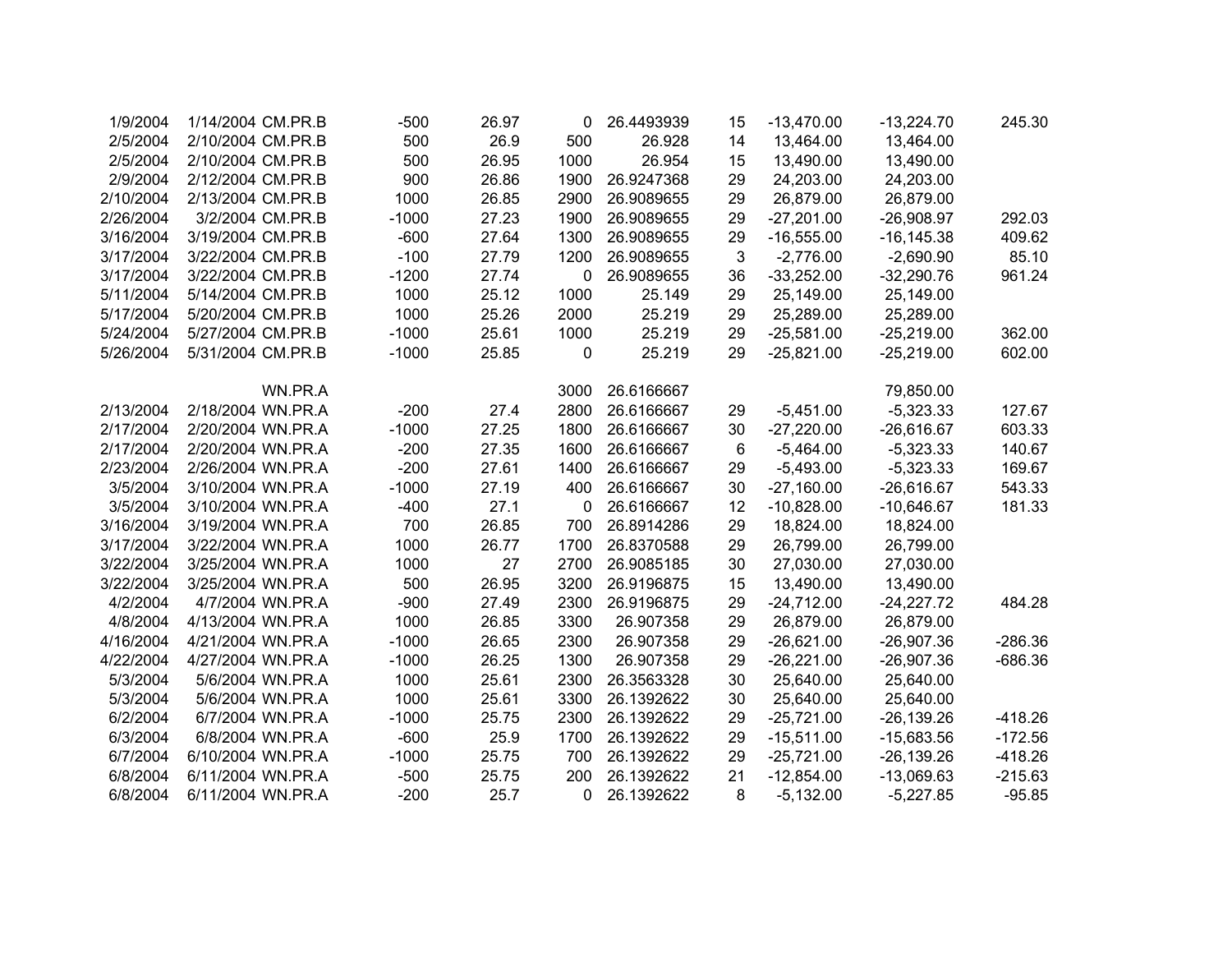|           | PWF.PR.I           |         |       | 300         | 26.52625   |    |              | 7,957.88     |           |
|-----------|--------------------|---------|-------|-------------|------------|----|--------------|--------------|-----------|
| 1/9/2004  | 1/14/2004 PWF.PR.I | $-300$  | 26.9  | $\pmb{0}$   | 26.52625   | 29 | $-8,041.00$  | $-7,957.88$  | 83.13     |
| 1/22/2004 | 1/27/2004 PWF.PR.I | 1000    | 26.85 | 1000        | 26.879     | 29 | 26,879.00    | 26,879.00    |           |
| 2/3/2004  | 2/6/2004 PWF.PR.I  | $-1000$ | 27.11 | 0           | 26.879     | 29 | $-27,081.00$ | $-26,879.00$ | 202.00    |
|           | PWF.PR.E           |         |       | 600         | 25.7883333 |    |              | 15,473.00    |           |
| 1/6/2004  | 1/9/2004 PWF.PR.E  | 1100    | 26.13 | 1700        | 26.0288235 | 33 | 28,776.00    | 28,776.00    |           |
| 1/20/2004 | 1/23/2004 PWF.PR.E | $-1000$ | 26.34 | 700         | 26.0288235 | 29 | $-26,311.00$ | $-26,028.82$ | 282.18    |
| 1/22/2004 | 1/27/2004 PWF.PR.E | $-700$  | 26.32 | 0           | 26.0288235 | 29 | $-18,395.00$ | $-18,220.18$ | 174.82    |
|           | CU.PR.B            |         |       | 3200        | 26.5675    |    |              | 85,016.00    |           |
| 2/12/2004 | 2/17/2004 CU.PR.B  | $-1000$ | 27.5  | 2200        | 26.5675    | 30 | $-27,470.00$ | $-26,567.50$ | 902.50    |
| 2/12/2004 | 2/17/2004 CU.PR.B  | $-500$  | 27.54 | 1700        | 26.5675    | 15 | $-13,755.00$ | $-13,283.75$ | 471.25    |
| 2/16/2004 | 2/19/2004 CU.PR.B  | $-500$  | 27.34 | 1200        | 26.5675    | 29 | $-13,641.00$ | $-13,283.75$ | 357.25    |
| 2/20/2004 | 2/25/2004 CU.PR.B  | $-400$  | 27.59 | 800         | 26.5675    | 29 | $-11,007.00$ | $-10,627.00$ | 380.00    |
| 2/25/2004 | 3/1/2004 CU.PR.B   | $-800$  | 27.45 | 0           | 26.5675    | 29 | $-21,931.00$ | $-21,254.00$ | 677.00    |
| 4/19/2004 | 4/22/2004 CU.PR.B  | 1000    | 26.5  | 1000        | 26.529     | 29 | 26,529.00    | 26,529.00    |           |
| 4/21/2004 | 4/26/2004 CU.PR.B  | 100     | 26.5  | 1100        | 26.5527273 | 29 | 2,679.00     | 2,679.00     |           |
| 5/3/2004  | 5/6/2004 CU.PR.B   | 1000    | 25.92 | 2100        | 26.2652381 | 29 | 25,949.00    | 25,949.00    |           |
| 5/4/2004  | 5/7/2004 CU.PR.B   | 1000    | 25.95 | 3100        | 26.1729032 | 29 | 25,979.00    | 25,979.00    |           |
| 6/17/2004 | 6/22/2004 CU.PR.B  | $-100$  | 25.98 | 3000        | 26.1729032 | 29 | $-2,569.00$  | $-2,617.29$  | $-48.29$  |
| 6/21/2004 | 6/24/2004 CU.PR.B  | $-200$  | 25.75 | 2800        | 26.1729032 | 29 | $-5,121.00$  | $-5,234.58$  | $-113.58$ |
| 7/7/2004  | 7/12/2004 CU.PR.B  | $-600$  | 26    | 2200        | 26.1729032 | 29 | $-15,571.00$ | $-15,703.74$ | $-132.74$ |
| 7/13/2004 | 7/16/2004 CU.PR.B  | $-200$  | 26.1  | 2000        | 26.1729032 | 29 | $-5,191.00$  | $-5,234.58$  | $-43.58$  |
| 7/14/2004 | 7/19/2004 CU.PR.B  | $-1000$ | 26.19 | 1000        | 26.1729032 | 29 | $-26,161.00$ | $-26,172.90$ | $-11.90$  |
| 9/13/2004 | 9/16/2004 CU.PR.B  | $-500$  | 26.85 | 500         | 26.1729032 | 29 | $-13,396.00$ | $-13,086.45$ | 309.55    |
| 9/22/2004 | 9/27/2004 CU.PR.B  | $-500$  | 26.94 | 0           | 26.1729032 | 29 | $-13,441.00$ | $-13,086.45$ | 354.55    |
| 1/2/2004  | 1/7/2004 TCA.PR.Y  | 500     | 51.1  | 500         | 51.158     | 29 | 25,579.00    | 25,579.00    |           |
| 1/8/2004  | 1/13/2004 TCA.PR.Y | 500     | 51.15 | 1000        | 51.183     | 29 | 25,604.00    | 25,604.00    |           |
| 1/14/2004 | 1/19/2004 TCA.PR.Y | 100     | 51.15 | 1100        | 51.2063636 | 29 | 5,144.00     | 5,144.00     |           |
| 2/5/2004  | 2/10/2004 TCA.PR.Y | 500     | 51.6  | 1600        | 51.3475    | 29 | 25,829.00    | 25,829.00    |           |
| 3/8/2004  | 3/11/2004 TCA.PR.Y | $-500$  | 53.27 | 1100        | 51.3475    | 14 | $-26,621.00$ | $-25,673.75$ | 947.25    |
| 3/8/2004  | 3/11/2004 TCA.PR.Y | $-500$  | 53.72 | 600         | 51.3475    | 15 | $-26,845.00$ | $-25,673.75$ | 1,171.25  |
| 3/16/2004 | 3/19/2004 TCA.PR.Y | $-600$  | 53.69 | $\mathbf 0$ | 51.3475    | 29 | $-32,185.00$ | $-30,808.50$ | 1,376.50  |
| 4/2/2004  | 4/7/2004 TCA.PR.Y  | 500     | 52.25 | 500         | 52.28      | 15 | 26,140.00    | 26,140.00    |           |
| 4/2/2004  | 4/7/2004 TCA.PR.Y  | 500     | 52.25 | 1000        | 52.279     | 14 | 26,139.00    | 26,139.00    |           |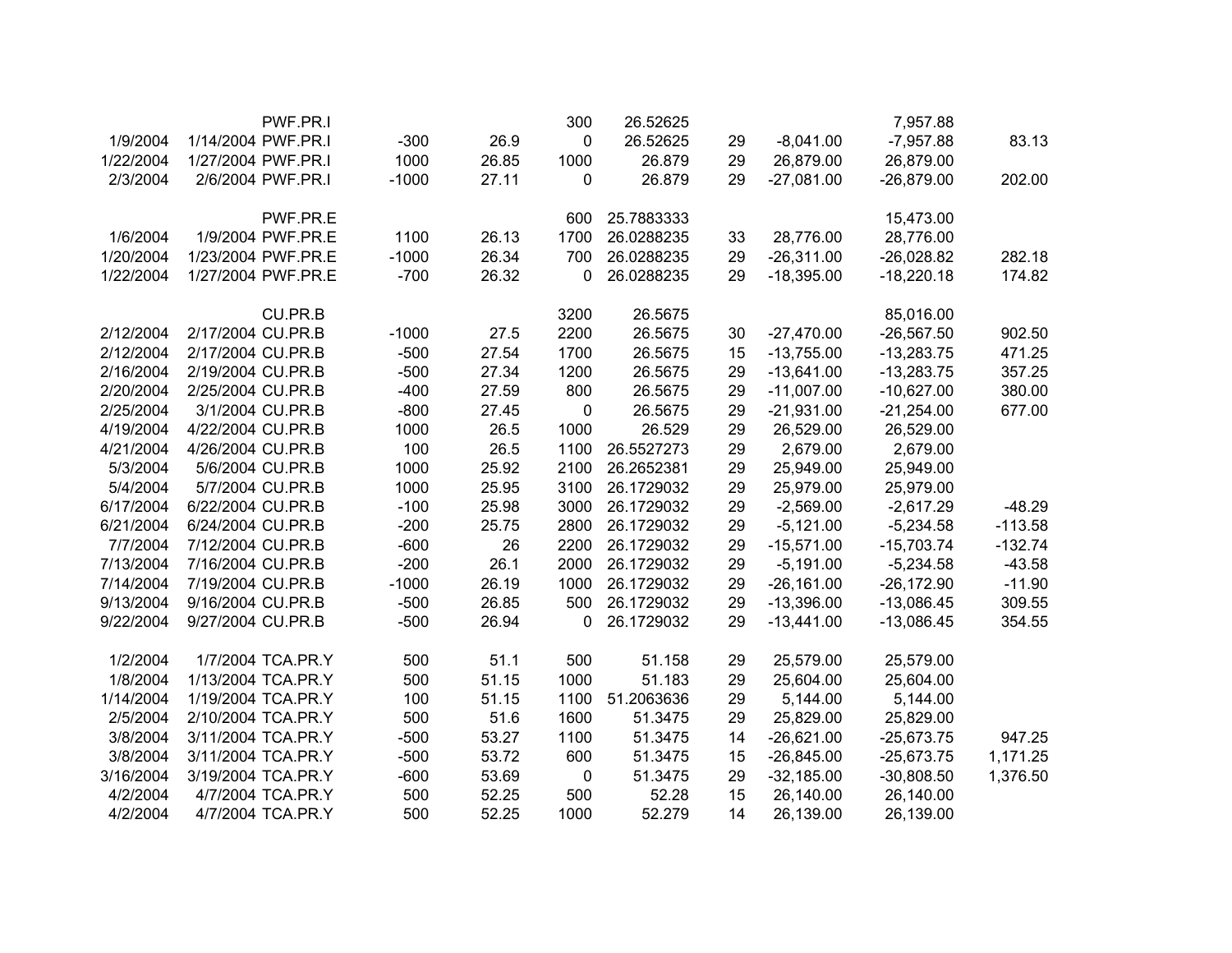| 4/9/2004  |                                | 4/14/2004 TCA.PR.Y | $-500$  | 52.4  | 500              | 52.279     | 29              | $-26,171.00$ | $-26, 139.50$ | 31.50       |
|-----------|--------------------------------|--------------------|---------|-------|------------------|------------|-----------------|--------------|---------------|-------------|
| 4/13/2004 |                                | 4/16/2004 TCA.PR.Y | $-100$  | 52.47 | 400              | 52.279     | $6\phantom{1}6$ | $-5,241.00$  | $-5,227.90$   | 13.10       |
| 4/13/2004 |                                | 4/16/2004 TCA.PR.Y | $-400$  | 52.25 | $\mathbf 0$      | 52.279     | 23              | $-20,877.00$ | $-20,911.60$  | $-34.60$    |
| 5/20/2004 |                                | 5/25/2004 TCA.PR.Y | 500     | 48.45 | 500              | 48.508     | 29              | 24,254.00    | 24,254.00     |             |
| 5/21/2004 |                                | 5/26/2004 TCA.PR.Y | 700     | 48.63 | 1200             | 48.6033333 | 29              | 34,070.00    | 34,070.00     |             |
| 5/25/2004 |                                | 5/28/2004 TCA.PR.Y | 500     | 48.75 | 1700             | 48.6635294 | 29              | 24,404.00    | 24,404.00     |             |
| 6/8/2004  |                                | 6/11/2004 TCA.PR.Y | $-500$  | 49.9  | 1200             | 48.6635294 | 29              | $-24,921.00$ | $-24,331.76$  | 589.24      |
| 6/28/2004 |                                | 7/2/2004 TCA.PR.Y  | 500     | 49.5  | 1700             | 48.926609  | 29              | 24,779.00    | 24,779.00     |             |
| 7/12/2004 |                                | 7/15/2004 TCA.PR.Y | $-500$  | 50.2  | 1200             | 48.926609  | 29              | $-25,071.00$ | $-24,463.30$  | 607.70      |
| 7/21/2004 |                                | 7/26/2004 TCA.PR.Y | $-500$  | 50.3  | 700              | 48.926609  | 29              | $-25,121.00$ | $-24,463.30$  | 657.70      |
| 8/11/2004 |                                | 8/16/2004 TCA.PR.Y | 500     | 50.25 | 1200             | 49.5021886 | 29              | 25,154.00    | 25,154.00     |             |
| 8/23/2004 |                                | 8/26/2004 TCA.PR.Y | $-500$  | 51.2  | 700              | 49.5021886 | 29              | $-25,571.00$ | $-24,751.09$  | 819.91      |
| 8/24/2004 |                                | 8/27/2004 TCA.PR.Y | $-700$  | 51.25 | 0                | 49.5021886 | 29              | $-35,846.00$ | $-34,651.53$  | 1,194.47    |
| 9/20/2004 |                                | 9/23/2004 TCA.PR.Y | 500     | 50.66 | 500              | 50.702     | 21              | 25,351.00    | 25,351.00     |             |
| 9/20/2004 |                                | 9/23/2004 TCA.PR.Y | 200     | 50.65 | 700              | 50.6985714 | 8               | 10,138.00    | 10,138.00     |             |
| 9/27/2004 |                                | 9/30/2004 TCA.PR.Y | $-500$  | 51.25 | 200              | 50.6985714 | 21              | $-25,604.00$ | $-25,349.29$  | 254.71      |
| 9/27/2004 |                                | 9/30/2004 TCA.PR.Y | $-200$  | 51.15 | 0                | 50.6985714 | 8               | $-10,222.00$ | $-10,139.71$  | 82.29       |
|           | 10/19/2004 10/22/2004 TCA.PR.Y |                    | 700     | 50.45 | 700              | 50.4914286 | 29              | 35,344.00    | 35,344.00     |             |
|           | 11/24/2004 11/29/2004 TCA.PR.Y |                    | $-700$  | 52.23 | 0                | 50.4914286 | 29              | $-36,532.00$ | $-35,344.00$  | 1,188.00    |
|           |                                |                    |         |       |                  |            |                 |              |               |             |
| 1/6/2004  |                                | 1/9/2004 BNS.PR.J  | 800     | 26.29 | 800              | 26.32      | 24              | 21,056.00    | 21,056.00     |             |
| 1/6/2004  |                                | 1/9/2004 BNS.PR.J  | 400     | 26.29 | 1200             | 26.32      | 12              | 10,528.00    | 10,528.00     |             |
| 1/12/2004 |                                | 1/15/2004 BNS.PR.J | $-900$  | 26.5  | 300              | 26.32      | 27              | $-23,823.00$ | $-23,688.00$  | 135.00      |
| 1/12/2004 |                                | 1/15/2004 BNS.PR.J | $-300$  | 26.41 | $\boldsymbol{0}$ | 26.32      | 9               | $-7,914.00$  | $-7,896.00$   | 18.00       |
| 3/2/2004  |                                | 3/5/2004 BNS.PR.J  | 1000    | 26.8  | 1000             | 26.829     | 29              | 26,829.00    | 26,829.00     |             |
| 3/4/2004  |                                | 3/9/2004 BNS.PR.J  | 1000    | 26.71 | 2000             | 26.784     | 29              | 26,739.00    | 26,739.00     |             |
| 3/24/2004 |                                | 3/29/2004 BNS.PR.J | 1000    | 27.15 | 3000             | 26.9156667 | 29              | 27,179.00    | 27,179.00     |             |
| 4/9/2004  | 4/14/2004 BNS.PR.J             |                    | $-100$  | 26.8  | 2900             | 26.9156667 | 29              | $-2,651.00$  | $-2,691.57$   | $-40.57$    |
| 4/16/2004 | 4/21/2004 BNS.PR.J             |                    | $-1000$ | 25.65 | 1900             | 26.9156667 | 29              | $-25,621.00$ | $-26,915.67$  | $-1,294.67$ |
| 4/16/2004 | 4/21/2004 BNS.PR.J             |                    | $-1000$ | 26    | 900              | 26.9156667 | 29              | $-25,971.00$ | $-26,915.67$  | $-944.67$   |
| 4/26/2004 | 4/29/2004 BNS.PR.J             |                    | $-400$  | 25.22 | 500              | 26.9156667 | 29              | $-10,059.00$ | $-10,766.27$  | $-707.27$   |
| 5/4/2004  |                                | 5/7/2004 BNS.PR.J  | 1000    | 25    | 1500             | 25.6585556 | 30              | 25,030.00    | 25,030.00     |             |
| 5/4/2004  |                                | 5/7/2004 BNS.PR.J  | 1000    | 25    | 2500             | 25.4071333 | 30              | 25,030.00    | 25,030.00     |             |
| 5/12/2004 | 5/17/2004 BNS.PR.J             |                    | $-300$  | 24.8  | 2200             | 25.4071333 | 29              | $-7,411.00$  | $-7,622.14$   | $-211.14$   |
| 5/18/2004 | 5/21/2004 BNS.PR.J             |                    | $-1000$ | 24.95 | 1200             | 25.4071333 | 29              | $-24,921.00$ | $-25,407.13$  | $-486.13$   |
| 5/21/2004 | 5/26/2004 BNS.PR.J             |                    | $-1200$ | 24.9  | 0                | 25.4071333 | 36              | $-29,844.00$ | $-30,488.56$  | $-644.56$   |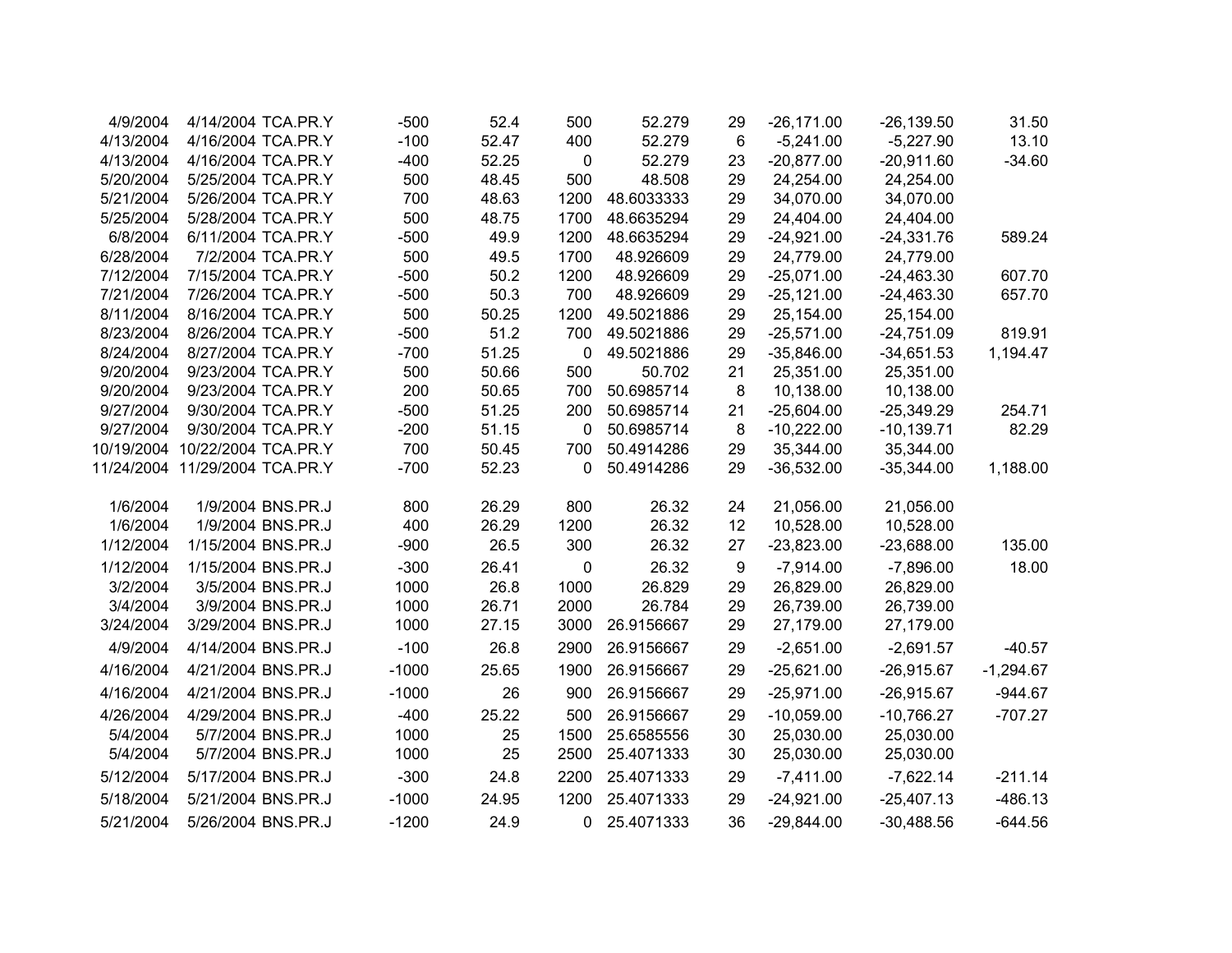| 1/6/2004  | 1/9/2004 PWF.PR.F              | 500     | 25.69 | 500              | 25.748     | 29             | 12,874.00     | 12,874.00     |           |
|-----------|--------------------------------|---------|-------|------------------|------------|----------------|---------------|---------------|-----------|
| 1/14/2004 | 1/19/2004 PWF.PR.F             | 1000    | 25.4  | 1500             | 25.5353333 | 29             | 25,429.00     | 25,429.00     |           |
| 1/22/2004 | 1/27/2004 PWF.PR.F             | $-1000$ | 25.9  | 500              | 25.5353333 | 30             | $-25,870.00$  | $-25,535.33$  | 334.67    |
| 1/22/2004 | 1/27/2004 PWF.PR.F             | $-500$  | 25.9  | 0                | 25.5353333 | 15             | $-12,935.00$  | $-12,767.67$  | 167.33    |
| 4/6/2004  | 4/9/2004 PWF.PR.F              | 200     | 26.06 | 200              | 26.205     | 29             | 5,241.00      | 5,241.00      |           |
| 4/9/2004  | 4/14/2004 PWF.PR.F             | 1000    | 25.75 | 1200             | 25.85      | 29             | 25,779.00     | 25,779.00     |           |
| 4/13/2004 | 4/16/2004 PWF.PR.F             | 1000    | 25.42 | 2200             | 25.6681818 | 30             | 25,450.00     | 25,450.00     |           |
| 4/13/2004 | 4/16/2004 PWF.PR.F             | 1000    | 25.45 | 3200             | 25.609375  | 30             | 25,480.00     | 25,480.00     |           |
| 4/16/2004 | 4/21/2004 PWF.PR.F             | $-1000$ | 24.89 | 2200             | 25.609375  | 29             | $-24,861.00$  | $-25,609.38$  | $-748.38$ |
| 4/19/2004 | 4/22/2004 PWF.PR.F             | $-900$  | 25.17 | 1300             | 25.609375  | 29             | $-22,624.00$  | $-23,048.44$  | $-424.44$ |
| 4/20/2004 | 4/23/2004 PWF.PR.F             | 1000    | 24    | 2300             | 24.9226902 | 30             | 24,030.00     | 24,030.00     |           |
| 4/20/2004 | 4/23/2004 PWF.PR.F             | 1000    | 24.25 | 3300             | 24.7279356 | 30             | 24,280.00     | 24,280.00     |           |
| 4/23/2004 | 4/28/2004 PWF.PR.F             | $-1000$ | 24.6  | 2300             | 24.7279356 | 30             | $-24,570.00$  | $-24,727.94$  | $-157.94$ |
| 4/23/2004 | 4/28/2004 PWF.PR.F             | $-1000$ | 24.6  | 1300             | 24.7279356 | 30             | $-24,570.00$  | $-24,727.94$  | $-157.94$ |
| 4/27/2004 | 4/30/2004 PWF.PR.F             | $-1300$ | 24.35 | 0                | 24.7279356 | 39             | $-31,616.00$  | $-32,146.32$  | $-530.32$ |
| 1/7/2004  | 1/12/2004 PIC.PR.A             | 1000    | 16.41 | 1000             | 16.439     | 29             | 16,439.00     | 16,439.00     |           |
| 1/16/2004 | 1/21/2004 PIC.PR.A             | $-500$  | 16.59 | 500              | 16.439     | 15             | $-8,280.00$   | $-8,219.50$   | 60.50     |
| 1/16/2004 | 1/21/2004 PIC.PR.A             | $-500$  | 16.5  | $\boldsymbol{0}$ | 16.439     | 14             | $-8,236.00$   | $-8,219.50$   | 16.50     |
| 2/13/2004 | 2/18/2004 PIC.PR.A             | 1000    | 16.38 | 1000             | 16.409     | 29             | 16,409.00     | 16,409.00     |           |
| 2/26/2004 | 3/2/2004 PIC.PR.A              | $-700$  | 16.88 | 300              | 16.409     | 22             | $-11,794.00$  | $-11,486.30$  | 307.70    |
| 2/26/2004 | 3/2/2004 PIC.PR.A              | $-300$  | 16.61 | $\pmb{0}$        | 16.409     | $\overline{7}$ | $-4,976.00$   | $-4,922.70$   | 53.30     |
| 6/14/2004 | 6/17/2004 PIC.PR.A             | 2000    | 15.95 | 2000             | 15.98      | 60             | 31,960.00     | 31,960.00     |           |
| 6/23/2004 | 6/28/2004 PIC.PR.A             | $-100$  | 16.54 | 1900             | 15.98      | 29             | $-1,625.00$   | $-1,598.00$   | 27.00     |
| 7/5/2004  | 7/8/2004 PIC.PR.A              | $-100$  | 16.59 | 1800             | 15.98      | 5              | $-1,654.00$   | $-1,598.00$   | 56.00     |
| 7/5/2004  | 7/8/2004 PIC.PR.A              | $-500$  | 16.58 | 1300             | 15.98      | 24             | $-8,266.00$   | $-7,990.00$   | 276.00    |
| 7/7/2004  | 7/12/2004 PIC.PR.A             | $-300$  | 16.59 | 1000             | 15.98      | 29             | $-4,948.00$   | $-4,794.00$   | 154.00    |
| 7/22/2004 | 7/27/2004 PIC.PR.A             | 1000    | 16.2  | 2000             | 16.1045    | 29             | 16,229.00     | 16,229.00     |           |
| 8/12/2004 | 8/17/2004 PIC.PR.A             | $-1000$ | 16.54 | 1000             | 16.1045    | 29             | $-16,511.00$  | $-16, 104.50$ | 406.50    |
| 8/18/2004 | 8/23/2004 PIC.PR.A             | 1000    | 15.9  | 2000             | 16.01675   | 29             | 15,929.00     | 15,929.00     |           |
| 8/19/2004 | 8/24/2004 PIC.PR.A             | 1000    | 15.95 | 3000             | 16.0041667 | 29             | 15,979.00     | 15,979.00     |           |
| 8/24/2004 | 8/27/2004 PIC.PR.A             | 1300    | 16.1  | 4300             | 16.0422093 | 39             | 20,969.00     | 20,969.00     |           |
| 9/10/2004 | 9/15/2004 PIC.PR.A             | 1000    | 15.95 | 5300             | 16.030283  | 29             | 15,979.00     | 15,979.00     |           |
|           | 10/7/2004 10/13/2004 PIC.PR.A  | 1000    | 16.15 | 6300             | 16.0538889 | 29             | 16,179.00     | 16,179.00     |           |
|           | 10/18/2004 10/21/2004 PIC.PR.A | $-1000$ | 16.2  | 5300             | 16.0538889 | 30             | $-16,170.00$  | $-16,053.89$  | 116.11    |
|           | 10/18/2004 10/21/2004 PIC.PR.A | $-1000$ | 16.18 | 4300             | 16.0538889 | 30             | $-16, 150.00$ | $-16,053.89$  | 96.11     |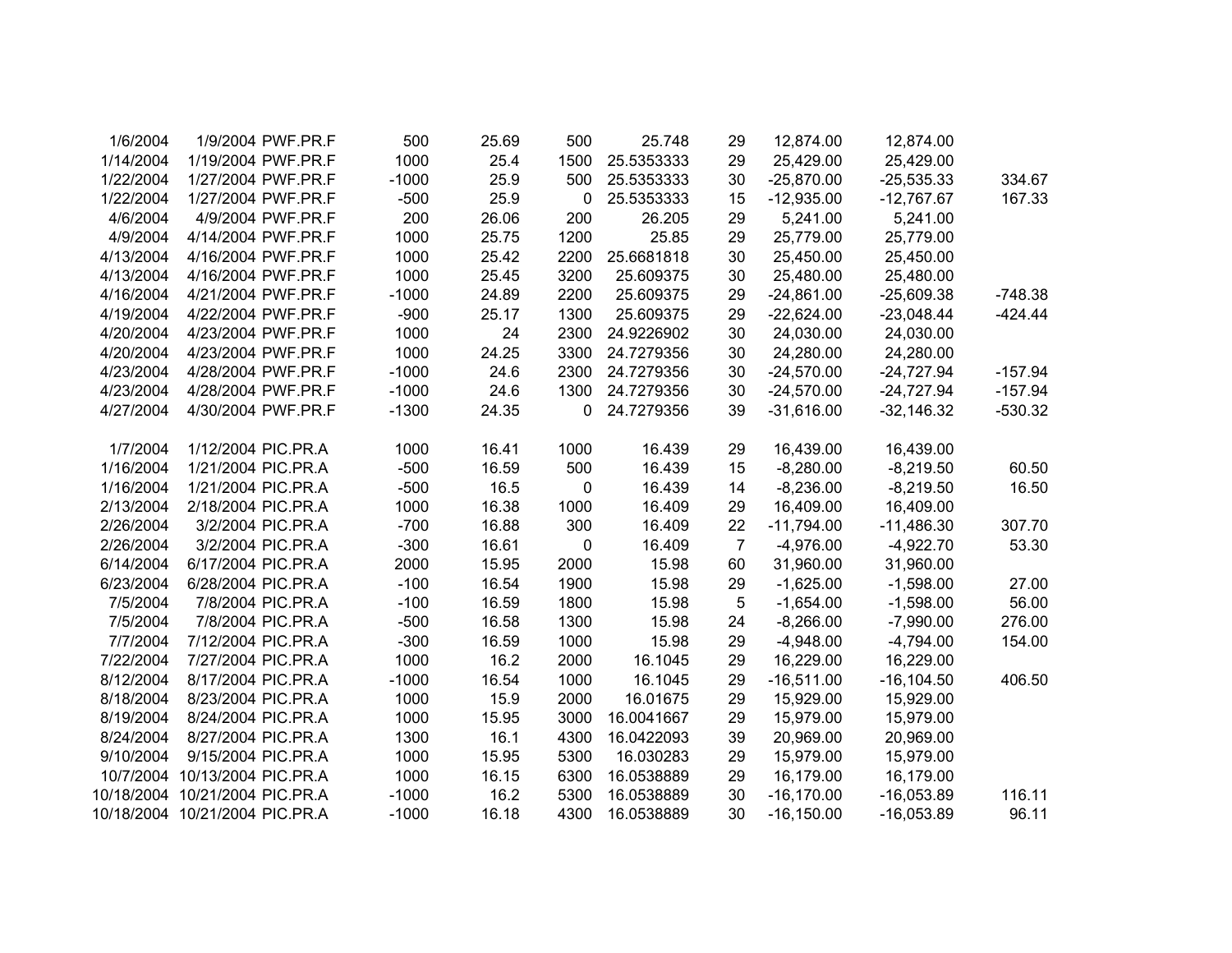|            | 10/20/2004 10/25/2004 PIC.PR.A | $-1000$ | 16.19 | 3300        | 16.0538889 | 29 | $-16,161.00$ | $-16,053.89$  | 107.11    |
|------------|--------------------------------|---------|-------|-------------|------------|----|--------------|---------------|-----------|
|            | 10/26/2004 10/29/2004 PIC.PR.A | $-1000$ | 16.05 | 2300        | 16.0538889 | 30 | $-16,020.00$ | $-16,053.89$  | $-33.89$  |
|            | 10/26/2004 10/29/2004 PIC.PR.A | $-1300$ | 16.05 | 1000        | 16.0538889 | 39 | $-20,826.00$ | $-20,870.06$  | $-44.06$  |
|            | 10/26/2004 10/29/2004 PIC.PR.A | $-1000$ | 16.1  | $\mathbf 0$ | 16.0538889 | 30 | $-16,070.00$ | $-16,053.89$  | 16.11     |
|            | 11/9/2004 11/12/2004 PIC.PR.A  | 800     | 16.17 | 800         | 16.2       | 24 | 12,960.00    | 12,960.00     |           |
|            | 11/9/2004 11/12/2004 PIC.PR.A  | 700     | 16.17 | 1500        | 16.2       | 21 | 11,340.00    | 11,340.00     |           |
|            | 11/15/2004 11/18/2004 PIC.PR.A | 1000    | 16.15 | 2500        | 16.192     | 30 | 16,180.00    | 16,180.00     |           |
|            | 11/15/2004 11/18/2004 PIC.PR.A | 100     | 16.12 | 2600        | 16.1903846 | 3  | 1,615.00     | 1,615.00      |           |
|            | 11/16/2004 11/19/2004 PIC.PR.A | 1000    | 16.12 | 3600        | 16.1791667 | 30 | 16,150.00    | 16,150.00     |           |
|            | 11/16/2004 11/19/2004 PIC.PR.A | 600     | 16.12 | 4200        | 16.175     | 18 | 9,690.00     | 9,690.00      |           |
|            | 11/23/2004 11/26/2004 PIC.PR.A | 1000    | 16.15 | 5200        | 16.1757692 | 29 | 16,179.00    | 16,179.00     |           |
| 11/26/2004 | 12/1/2004 PIC.PR.A             | $-1000$ | 16.34 | 4200        | 16.1757692 | 30 | $-16,310.00$ | $-16, 175.77$ | 134.23    |
| 11/26/2004 | 12/1/2004 PIC.PR.A             | $-1000$ | 16.34 | 3200        | 16.1757692 | 30 | $-16,310.00$ | $-16, 175.77$ | 134.23    |
| 11/30/2004 | 12/3/2004 PIC.PR.A             | $-1000$ | 16.35 | 2200        | 16.1757692 | 30 | $-16,320.00$ | $-16, 175.77$ | 144.23    |
| 11/30/2004 | 12/3/2004 PIC.PR.A             | $-1000$ | 16.45 | 1200        | 16.1757692 | 30 | $-16,420.00$ | $-16, 175.77$ | 244.23    |
| 11/30/2004 | 12/3/2004 PIC.PR.A             | $-500$  | 16.45 | 700         | 16.1757692 | 15 | $-8,210.00$  | $-8,087.88$   | 122.12    |
|            | 12/8/2004 12/13/2004 PIC.PR.A  | $-700$  | 16.45 | $\mathbf 0$ | 16.1757692 | 29 | $-11,486.00$ | $-11,323.04$  | 162.96    |
| 12/30/2004 | 1/5/2005 PIC.PR.A              | 1000    | 16.65 | 1000        | 16.68      | 30 | 16,680.00    | 16,680.00     |           |
| 12/30/2004 | 1/5/2005 PIC.PR.A              | 1000    | 16.65 | 2000        | 16.68      | 30 | 16,680.00    | 16,680.00     |           |
| 12/30/2004 | 1/5/2005 PIC.PR.A              | 700     | 16.6  | 2700        | 16.667037  | 21 | 11,641.00    | 11,641.00     |           |
| 12/31/2004 | 1/6/2005 PIC.PR.A              | 100     | 16.6  | 2800        | 16.675     | 29 | 1,689.00     | 1,689.00      |           |
|            |                                |         |       |             |            |    |              |               |           |
| 1/8/2004   | 1/13/2004 GWO.PR.F             | 1000    | 27.05 | 1000        | 27.079     | 29 | 27,079.00    | 27,079.00     |           |
| 1/15/2004  | 1/20/2004 GWO.PR.F             | 800     | 27.05 | 1800        | 27.0822222 | 29 | 21,669.00    | 21,669.00     |           |
| 1/20/2004  | 1/23/2004 GWO.PR.F             | 1000    | 27.25 | 2800        | 27.1525    | 29 | 27,279.00    | 27,279.00     |           |
| 1/21/2004  | 1/26/2004 GWO.PR.F             | $-1000$ | 27.75 | 1800        | 27.1525    | 29 | $-27,721.00$ | $-27,152.50$  | 568.50    |
| 1/22/2004  | 1/27/2004 GWO.PR.F             | $-1000$ | 27.95 | 800         | 27.1525    | 29 | $-27,921.00$ | $-27,152.50$  | 768.50    |
| 1/29/2004  | 2/3/2004 GWO.PR.F              | $-800$  | 28.05 | 0           | 27.1525    | 29 | $-22,411.00$ | $-21,722.00$  | 689.00    |
| 3/22/2004  | 3/25/2004 GWO.PR.F             | 100     | 28    | 100         | 28.29      | 29 | 2,829.00     | 2,829.00      |           |
| 4/19/2004  | 4/22/2004 GWO.PR.F             | 1000    | 25.5  | 1100        | 25.78      | 29 | 25,529.00    | 25,529.00     |           |
| 4/20/2004  | 4/23/2004 GWO.PR.F             | 700     | 25.6  | 1800        | 25.7261111 | 29 | 17,949.00    | 17,949.00     |           |
| 4/23/2004  | 4/28/2004 GWO.PR.F             | $-500$  | 26.14 | 1300        | 25.7261111 | 29 | $-13,041.00$ | $-12,863.06$  | 177.94    |
| 4/23/2004  | 4/28/2004 GWO.PR.F             | $-300$  | 26.1  | 1000        | 25.7261111 | 29 | $-7,801.00$  | $-7,717.83$   | 83.17     |
| 4/26/2004  | 4/29/2004 GWO.PR.F             | 2400    | 26.3  | 3400        | 26.1523856 | 72 | 63,192.00    | 63,192.00     |           |
| 4/26/2004  | 4/29/2004 GWO.PR.F             | 1000    | 26.3  | 4400        | 26.1927525 | 30 | 26,330.00    | 26,330.00     |           |
| 4/28/2004  | 5/3/2004 GWO.PR.F              | $-900$  | 25.95 | 3500        | 26.1927525 | 29 | $-23,326.00$ | $-23,573.48$  | $-247.48$ |
| 6/18/2004  | 6/23/2004 GWO.PR.F             | $-100$  | 25.78 | 3400        | 26.1927525 | 29 | $-2,549.00$  | $-2,619.28$   | $-70.28$  |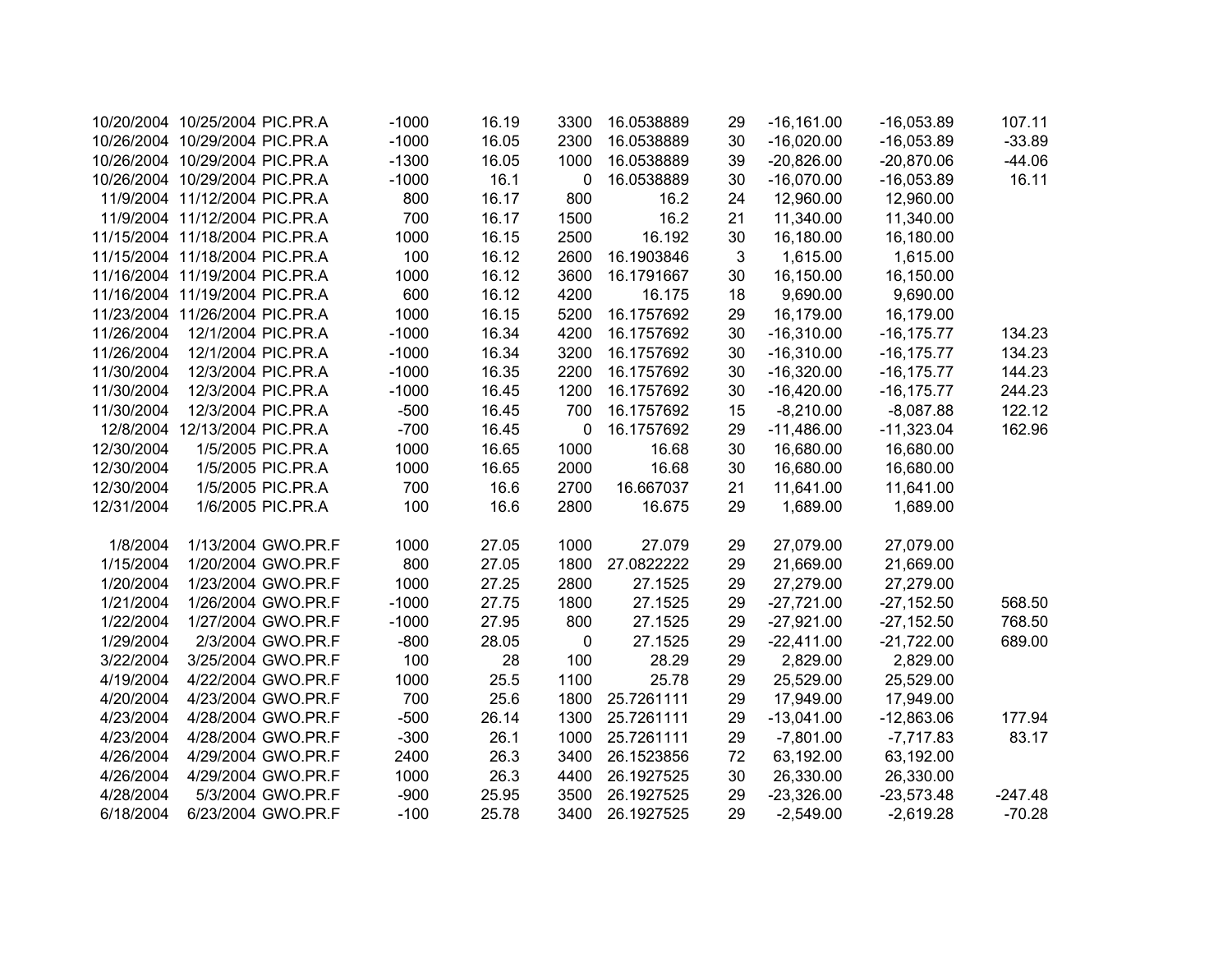| 6/23/2004 | 6/28/2004 GWO.PR.F            | $-1000$ | 25.72 | 2400      | 26.1927525 | 29 | $-25,691.00$ | $-26, 192.75$ | $-501.75$ |
|-----------|-------------------------------|---------|-------|-----------|------------|----|--------------|---------------|-----------|
| 6/29/2004 | 7/5/2004 GWO.PR.F             | $-100$  | 26.37 | 2300      | 26.1927525 | 29 | $-2,608.00$  | $-2,619.28$   | $-11.28$  |
| 7/13/2004 | 7/16/2004 GWO.PR.F            | $-1000$ | 26.37 | 1300      | 26.1927525 | 29 | $-26,341.00$ | $-26, 192.75$ | 148.25    |
| 8/27/2004 | 9/1/2004 GWO.PR.F             | $-1300$ | 26.8  | 0         | 26.1927525 | 39 | $-34,801.00$ | $-34,050.58$  | 750.42    |
|           |                               |         |       |           |            |    |              |               |           |
| 1/13/2004 | 1/16/2004 CM.PR.P             | 1000    | 26.21 | 1000      | 26.239     | 29 | 26,239.00    | 26,239.00     |           |
| 1/30/2004 | 2/4/2004 CM.PR.P              | $-200$  | 26.74 | 800       | 26.239     | 29 | $-5,319.00$  | $-5,247.80$   | 71.20     |
| 2/4/2004  | 2/9/2004 CM.PR.P              | $-800$  | 26.7  | 0         | 26.239     | 29 | $-21,331.00$ | $-20,991.20$  | 339.80    |
| 3/8/2004  | 3/11/2004 CM.PR.P             | 1000    | 26.8  | 1000      | 26.83      | 30 | 26,830.00    | 26,830.00     |           |
| 3/8/2004  | 3/11/2004 CM.PR.P             | 500     | 26.85 | 1500      | 26.8466667 | 15 | 13,440.00    | 13,440.00     |           |
| 4/5/2004  | 4/8/2004 CM.PR.P              | 1000    | 26.53 | 2500      | 26.7316    | 29 | 26,559.00    | 26,559.00     |           |
| 4/7/2004  | 4/12/2004 CM.PR.P             | $-1000$ | 26.62 | 1500      | 26.7316    | 29 | $-26,591.00$ | $-26,731.60$  | $-140.60$ |
| 4/13/2004 | 4/16/2004 CM.PR.P             | $-1000$ | 26.53 | 500       | 26.7316    | 30 | $-26,500.00$ | $-26,731.60$  | $-231.60$ |
| 4/13/2004 | 4/16/2004 CM.PR.P             | $-500$  | 26.53 | $\pmb{0}$ | 26.7316    | 15 | $-13,250.00$ | $-13,365.80$  | $-115.80$ |
| 4/22/2004 | 4/27/2004 CM.PR.P             | 100     | 25.1  | 100       | 25.39      | 29 | 2,539.00     | 2,539.00      |           |
| 4/28/2004 | 5/3/2004 CM.PR.P              | 300     | 24.76 | 400       | 24.99      | 29 | 7,457.00     | 7,457.00      |           |
| 4/29/2004 | 5/4/2004 CM.PR.P              | $-400$  | 25.1  | 0         | 24.99      | 29 | $-10,011.00$ | $-9,996.00$   | 15.00     |
|           |                               |         |       |           |            |    |              |               |           |
| 1/13/2004 | 1/16/2004 GWO.PR.E            | 900     | 26.36 | 900       | 26.3922222 | 29 | 23,753.00    | 23,753.00     |           |
| 1/19/2004 | 1/22/2004 GWO.PR.E            | $-100$  | 27    | 800       | 26.3922222 | 29 | $-2,671.00$  | $-2,639.22$   | 31.78     |
| 1/20/2004 | 1/23/2004 GWO.PR.E            | $-100$  | 27.49 | 700       | 26.3922222 | 29 | $-2,720.00$  | $-2,639.22$   | 80.78     |
| 1/22/2004 | 1/27/2004 GWO.PR.E            | $-700$  | 27.24 | 0         | 26.3922222 | 29 | $-19,039.00$ | $-18,474.56$  | 564.44    |
| 1/23/2004 | 1/28/2004 IGI.PR.A            | 1000    | 28.06 | 1000      | 28.089     | 29 | 28,089.00    | 28,089.00     |           |
| 1/26/2004 | 1/29/2004 IGI.PR.A            | 200     | 28.05 | 1200      | 28.1066667 | 29 | 5,639.00     | 5,639.00      |           |
| 1/27/2004 | 1/30/2004 IGI.PR.A            | 600     | 28.06 | 1800      | 28.1072222 | 29 | 16,865.00    | 16,865.00     |           |
| 2/6/2004  | 2/11/2004 IGI.PR.A            | $-100$  | 28.5  | 1700      | 28.1072222 | 3  | $-2,847.00$  | $-2,810.72$   | 36.28     |
| 2/6/2004  | 2/11/2004 IGI.PR.A            | $-800$  | 28.38 | 900       | 28.1072222 | 26 | $-22,678.00$ | $-22,485.78$  | 192.22    |
| 2/9/2004  | 2/12/2004 IGI.PR.A            | $-900$  | 28.49 | 0         | 28.1072222 | 29 | $-25,612.00$ | $-25,296.50$  | 315.50    |
| 7/29/2004 | 8/4/2004 IGI.PR.A             | 1000    | 27.71 | 1000      | 27.74      | 30 | 27,740.00    | 27,740.00     |           |
| 7/29/2004 | 8/4/2004 IGI.PR.A             | 2000    | 27.7  | 3000      | 27.7333333 | 60 | 55,460.00    | 55,460.00     |           |
| 8/9/2004  | 8/12/2004 IGI.PR.A            | $-1000$ | 27.92 | 2000      | 27.7333333 | 30 | $-27,890.00$ | $-27,733.33$  | 156.67    |
| 8/9/2004  | 8/12/2004 IGI.PR.A            | $-200$  | 27.9  | 1800      | 27.7333333 | 6  | $-5,574.00$  | $-5,546.67$   | 27.33     |
| 8/11/2004 | 8/16/2004 IGI.PR.A            | $-200$  | 27.9  | 1600      | 27.7333333 | 29 | $-5,551.00$  | $-5,546.67$   | 4.33      |
| 8/13/2004 | 8/18/2004 IGI.PR.A            | $-1000$ | 27.89 | 600       | 27.7333333 | 29 | $-27,861.00$ | $-27,733.33$  | 127.67    |
|           | 10/6/2004 10/12/2004 IGI.PR.A | $-600$  | 28.15 | 0         | 27.7333333 | 29 | $-16,861.00$ | $-16,640.00$  | 221.00    |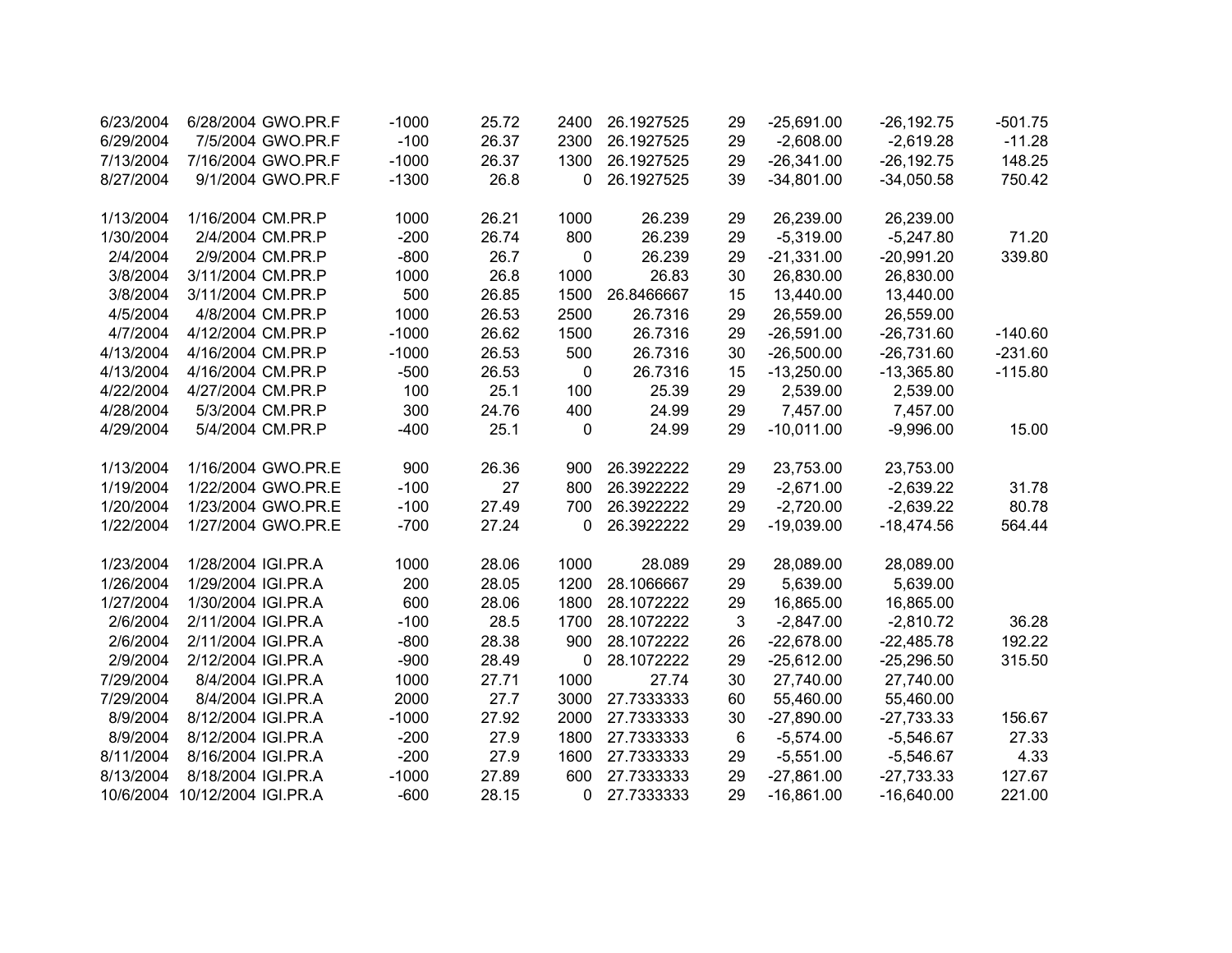| 1/26/2004 | 1/29/2004 POW.PR.C | 200     | 26.5  | 200       | 26.645     | 29 | 5,329.00     | 5,329.00      |             |
|-----------|--------------------|---------|-------|-----------|------------|----|--------------|---------------|-------------|
| 1/27/2004 | 1/30/2004 POW.PR.C | 1000    | 26.5  | 1200      | 26.5483333 | 29 | 26,529.00    | 26,529.00     |             |
| 2/18/2004 | 2/23/2004 POW.PR.C | 800     | 26.54 | 2000      | 26.5595    | 29 | 21,261.00    | 21,261.00     |             |
| 2/19/2004 | 2/24/2004 POW.PR.C | 1000    | 26.54 | 3000      | 26.5626667 | 29 | 26,569.00    | 26,569.00     |             |
| 2/25/2004 | 3/1/2004 POW.PR.C  | $-1000$ | 26.97 | 2000      | 26.5626667 | 29 | $-26,941.00$ | $-26,562.67$  | 378.33      |
| 2/26/2004 | 3/2/2004 POW.PR.C  | $-600$  | 27.15 | 1400      | 26.5626667 | 29 | $-16,261.00$ | $-15,937.60$  | 323.40      |
| 3/3/2004  | 3/8/2004 POW.PR.C  | $-500$  | 27.05 | 900       | 26.5626667 | 29 | $-13,496.00$ | $-13,281.33$  | 214.67      |
| 3/29/2004 | 4/1/2004 POW.PR.C  | $-100$  | 27    | 800       | 26.5626667 | 29 | $-2,671.00$  | $-2,656.27$   | 14.73       |
| 4/5/2004  | 4/8/2004 POW.PR.C  | 400     | 26.5  | 1200      | 26.5659444 | 29 | 10,629.00    | 10,629.00     |             |
| 4/7/2004  | 4/12/2004 POW.PR.C | $-1200$ | 26.55 | 0         | 26.5659444 | 36 | $-31,824.00$ | $-31,879.13$  | $-55.13$    |
| 1/28/2004 | 2/2/2004 CM.PR.C   | 1000    | 26.91 | 1000      | 26.94      | 30 | 26,940.00    | 26,940.00     |             |
| 1/28/2004 | 2/2/2004 CM.PR.C   | 1000    | 26.91 | 2000      | 26.94      | 30 | 26,940.00    | 26,940.00     |             |
| 1/29/2004 | 2/3/2004 CM.PR.C   | 1000    | 26.9  | 3000      | 26.9363333 | 29 | 26,929.00    | 26,929.00     |             |
| 3/11/2004 | 3/16/2004 CM.PR.C  | $-900$  | 27.55 | 2100      | 26.9363333 | 29 | $-24,766.00$ | $-24,242.70$  | 523.30      |
| 3/15/2004 | 3/18/2004 CM.PR.C  | $-1000$ | 27.69 | 1100      | 26.9363333 | 29 | $-27,661.00$ | $-26,936.33$  | 724.67      |
| 3/15/2004 | 3/18/2004 CM.PR.C  | $-1100$ | 27.7  | 0         | 26.9363333 | 33 | $-30,437.00$ | $-29,629.97$  | 807.03      |
| 4/26/2004 | 4/29/2004 CM.PR.C  | 1000    | 25.65 | 1000      | 25.68      | 30 | 25,680.00    | 25,680.00     |             |
| 4/26/2004 | 4/29/2004 CM.PR.C  | 1000    | 25.66 | 2000      | 25.685     | 30 | 25,690.00    | 25,690.00     |             |
| 4/28/2004 | 5/3/2004 CM.PR.C   | $-1000$ | 25.7  | 1000      | 25.685     | 30 | $-25,670.00$ | $-25,685.00$  | $-15.00$    |
| 4/28/2004 | 5/3/2004 CM.PR.C   | $-200$  | 25.7  | 800       | 25.685     | 6  | $-5,134.00$  | $-5,137.00$   | $-3.00$     |
| 4/30/2004 | 5/5/2004 CM.PR.C   | $-800$  | 25.94 | 0         | 25.685     | 29 | $-20,723.00$ | $-20,548.00$  | 175.00      |
| 1/30/2004 | 2/4/2004 CM.PR.E   | 1000    | 26.4  | 1000      | 26.429     | 29 | 26,429.00    | 26,429.00     |             |
| 2/9/2004  | 2/12/2004 CM.PR.E  | $-1000$ | 26.9  | $\pmb{0}$ | 26.429     | 29 | $-26,871.00$ | $-26,429.00$  | 442.00      |
| 3/8/2004  | 3/11/2004 CM.PR.E  | 500     | 26.75 | 500       | 26.808     | 29 | 13,404.00    | 13,404.00     |             |
| 3/16/2004 | 3/19/2004 CM.PR.E  | 900     | 26.76 | 1400      | 26.7978571 | 29 | 24,113.00    | 24,113.00     |             |
| 3/18/2004 | 3/23/2004 CM.PR.E  | 1000    | 26.81 | 2400      | 26.815     | 29 | 26,839.00    | 26,839.00     |             |
| 3/19/2004 | 3/24/2004 CM.PR.E  | 800     | 26.8  | 3200      | 26.8203125 | 29 | 21,469.00    | 21,469.00     |             |
| 4/6/2004  | 4/9/2004 CM.PR.E   | $-1200$ | 26.75 | 2000      | 26.8203125 | 36 | $-32,064.00$ | $-32,184.38$  | $-120.38$   |
| 4/8/2004  | 4/13/2004 CM.PR.E  | $-400$  | 26.6  | 1600      | 26.8203125 | 17 | $-10,623.00$ | $-10,728.13$  | $-105.13$   |
| 4/8/2004  | 4/13/2004 CM.PR.E  | $-300$  | 26.5  | 1300      | 26.8203125 | 12 | $-7,938.00$  | $-8,046.09$   | $-108.09$   |
| 4/14/2004 | 4/19/2004 CM.PR.E  | 1000    | 25.5  | 2300      | 26.2588723 | 29 | 25,529.00    | 25,529.00     |             |
| 4/29/2004 | 5/4/2004 CM.PR.E   | $-1000$ | 25.15 | 1300      | 26.2588723 | 29 | $-25,121.00$ | $-26,258.87$  | $-1,137.87$ |
| 4/30/2004 | 5/5/2004 CM.PR.E   | $-1300$ | 25.18 | 0         | 26.2588723 | 39 | $-32,695.00$ | $-34, 136.53$ | $-1,441.53$ |
| 2/4/2004  | 2/9/2004 CM.PR.D   | 1000    | 26.53 | 1000      | 26.559     | 29 | 26,559.00    | 26,559.00     |             |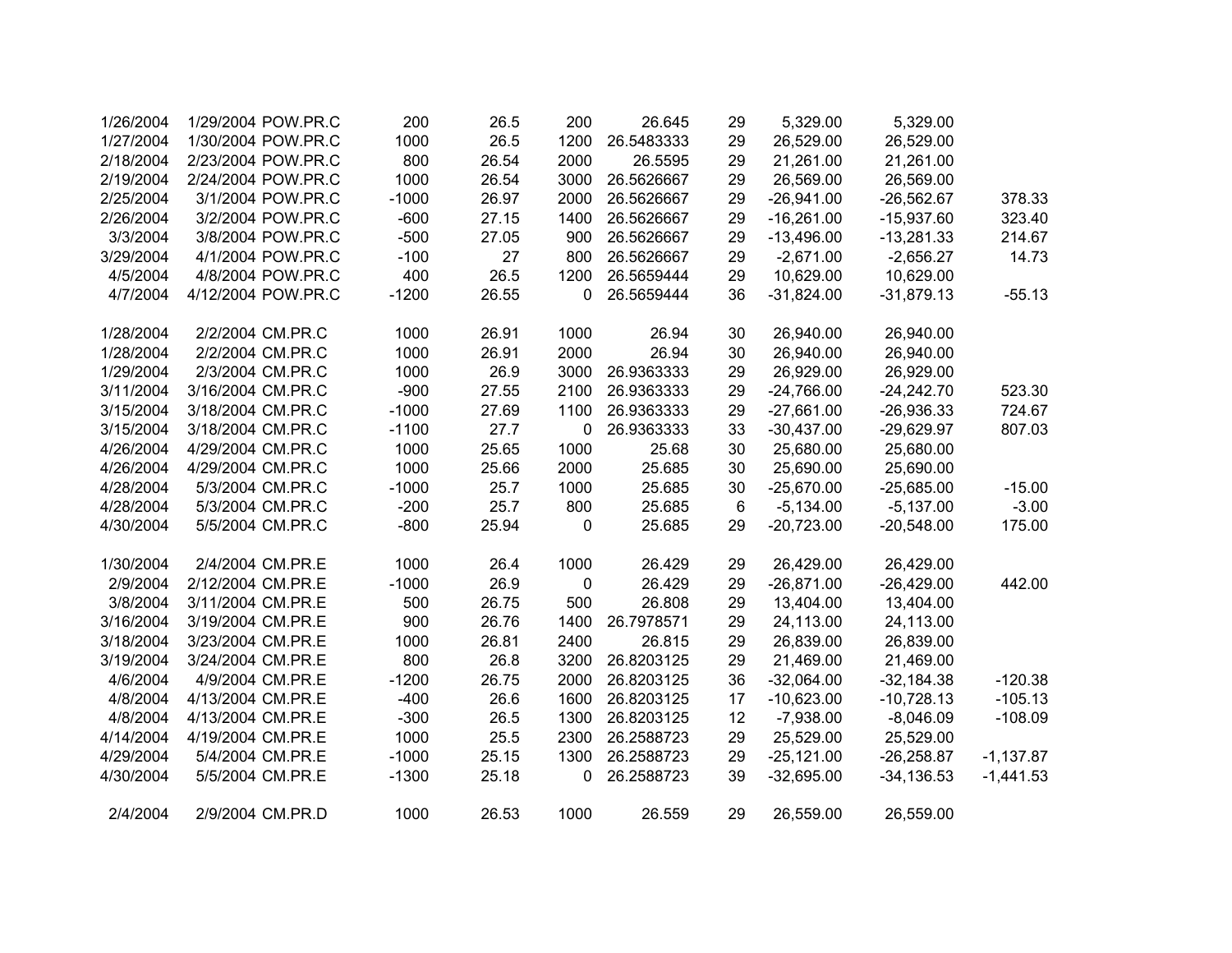| 2/9/2004  | 2/12/2004 CM.PR.D  | 1000    | 26.6  | 2000 | 26.5945    | 30 | 26,630.00    | 26,630.00    |           |
|-----------|--------------------|---------|-------|------|------------|----|--------------|--------------|-----------|
| 2/9/2004  | 2/12/2004 CM.PR.D  | 700     | 26.6  | 2700 | 26.6037037 | 21 | 18,641.00    | 18,641.00    |           |
| 3/22/2004 | 3/25/2004 CM.PR.D  | $-1000$ | 27.69 | 1700 | 26.6037037 | 29 | $-27,661.00$ | $-26,603.70$ | 1,057.30  |
| 3/29/2004 | 4/1/2004 CM.PR.D   | $-900$  | 27.35 | 800  | 26.6037037 | 29 | $-24,586.00$ | $-23,943.33$ | 642.67    |
| 4/5/2004  | 4/8/2004 CM.PR.D   | 1000    | 26.65 | 1800 | 26.645535  | 29 | 26,679.00    | 26,679.00    |           |
| 4/6/2004  | 4/9/2004 CM.PR.D   | 1000    | 26.5  | 2800 | 26.6039153 | 29 | 26,529.00    | 26,529.00    |           |
| 4/14/2004 | 4/19/2004 CM.PR.D  | $-700$  | 26.36 | 2100 | 26.6039153 | 21 | $-18,431.00$ | $-18,622.74$ | $-191.74$ |
| 4/14/2004 | 4/19/2004 CM.PR.D  | $-1100$ | 26    | 1000 | 26.6039153 | 33 | $-28,567.00$ | $-29,264.31$ | $-697.31$ |
| 4/20/2004 | 4/23/2004 CM.PR.D  | 1000    | 25.65 | 2000 | 26.1419577 | 30 | 25,680.00    | 25,680.00    |           |
| 4/20/2004 | 4/23/2004 CM.PR.D  | 1000    | 25.61 | 3000 | 25.9746384 | 30 | 25,640.00    | 25,640.00    |           |
| 4/21/2004 | 4/26/2004 CM.PR.D  | $-1000$ | 25.84 | 2000 | 25.9746384 | 29 | $-25,811.00$ | $-25,974.64$ | $-163.64$ |
| 4/23/2004 | 4/28/2004 CM.PR.D  | $-1000$ | 25.5  | 1000 | 25.9746384 | 30 | $-25,470.00$ | $-25,974.64$ | $-504.64$ |
| 4/23/2004 | 4/28/2004 CM.PR.D  | $-1000$ | 25.55 | 0    | 25.9746384 | 30 | $-25,520.00$ | $-25,974.64$ | $-454.64$ |
| 4/27/2004 | 4/30/2004 CM.PR.D  | 1000    | 24.95 | 1000 | 24.98      | 30 | 24,980.00    | 24,980.00    |           |
| 4/27/2004 | 4/30/2004 CM.PR.D  | 1000    | 25    | 2000 | 25.005     | 30 | 25,030.00    | 25,030.00    |           |
| 4/27/2004 | 4/30/2004 CM.PR.D  | 1000    | 25    | 3000 | 25.0133333 | 30 | 25,030.00    | 25,030.00    |           |
| 4/30/2004 | 5/5/2004 CM.PR.D   | $-1000$ | 25.26 | 2000 | 25.0133333 | 29 | $-25,231.00$ | $-25,013.33$ | 217.67    |
| 5/4/2004  | 5/7/2004 CM.PR.D   | $-1000$ | 25.4  | 1000 | 25.0133333 | 30 | $-25,370.00$ | $-25,013.33$ | 356.67    |
| 5/4/2004  | 5/7/2004 CM.PR.D   | $-100$  | 25.48 | 900  | 25.0133333 | 3  | $-2,545.00$  | $-2,501.33$  | 43.67     |
| 5/6/2004  | 5/11/2004 CM.PR.D  | $-900$  | 25.6  | 0    | 25.0133333 | 29 | $-23,011.00$ | $-22,512.00$ | 499.00    |
|           |                    |         |       |      |            |    |              |              |           |
| 2/18/2004 | 2/23/2004 PWF.PR.G | 900     | 27    | 900  | 27.0322222 | 29 | 24,329.00    | 24,329.00    |           |
| 3/16/2004 | 3/19/2004 PWF.PR.G | $-900$  | 27.43 | 0    | 27.0322222 | 29 | $-24,658.00$ | $-24,329.00$ | 329.00    |
| 5/21/2004 | 5/26/2004 PWF.PR.G | 1000    | 25.17 | 1000 | 25.199     | 29 | 25,199.00    | 25,199.00    |           |
| 5/26/2004 | 5/31/2004 PWF.PR.G | 1000    | 25.18 | 2000 | 25.2045    | 30 | 25,210.00    | 25,210.00    |           |
| 5/26/2004 | 5/31/2004 PWF.PR.G | 400     | 25.19 | 2400 | 25.2070833 | 12 | 10,088.00    | 10,088.00    |           |
| 5/28/2004 | 6/2/2004 PWF.PR.G  | 1000    | 25.35 | 3400 | 25.2576471 | 29 | 25,379.00    | 25,379.00    |           |
| 6/10/2004 | 6/15/2004 PWF.PR.G | $-1000$ | 25.79 | 2400 | 25.2576471 | 29 | $-25,761.00$ | $-25,257.65$ | 503.35    |
| 6/22/2004 | 6/25/2004 PWF.PR.G | $-1000$ | 25.95 | 1400 | 25.2576471 | 29 | $-25,921.00$ | $-25,257.65$ | 663.35    |
| 6/24/2004 | 6/29/2004 PWF.PR.G | $-1400$ | 25.95 | 0    | 25.2576471 | 42 | $-36,288.00$ | $-35,360.71$ | 927.29    |
|           |                    |         |       |      |            |    |              |              |           |
| 2/26/2004 | 3/2/2004 BNN.PR.J  | 1000    | 26.71 | 1000 | 26.739     | 29 | 26,739.00    | 26,739.00    |           |
| 3/9/2004  | 3/12/2004 BNN.PR.J | 600     | 26.9  | 1600 | 26.8175    | 29 | 16,169.00    | 16,169.00    |           |
| 3/15/2004 | 3/18/2004 BNN.PR.J | $-400$  | 27.5  | 1200 | 26.8175    | 29 | $-10,971.00$ | $-10,727.00$ | 244.00    |
| 3/16/2004 | 3/19/2004 BNN.PR.J | $-1200$ | 27.54 | 0    | 26.8175    | 36 | $-33,012.00$ | $-32,181.00$ | 831.00    |
| 4/14/2004 | 4/19/2004 BNN.PR.J | 1000    | 26.26 | 1000 | 26.29      | 30 | 26,290.00    | 26,290.00    |           |
| 4/14/2004 | 4/19/2004 BNN.PR.J | 1000    | 26    | 2000 | 26.16      | 30 | 26,030.00    | 26,030.00    |           |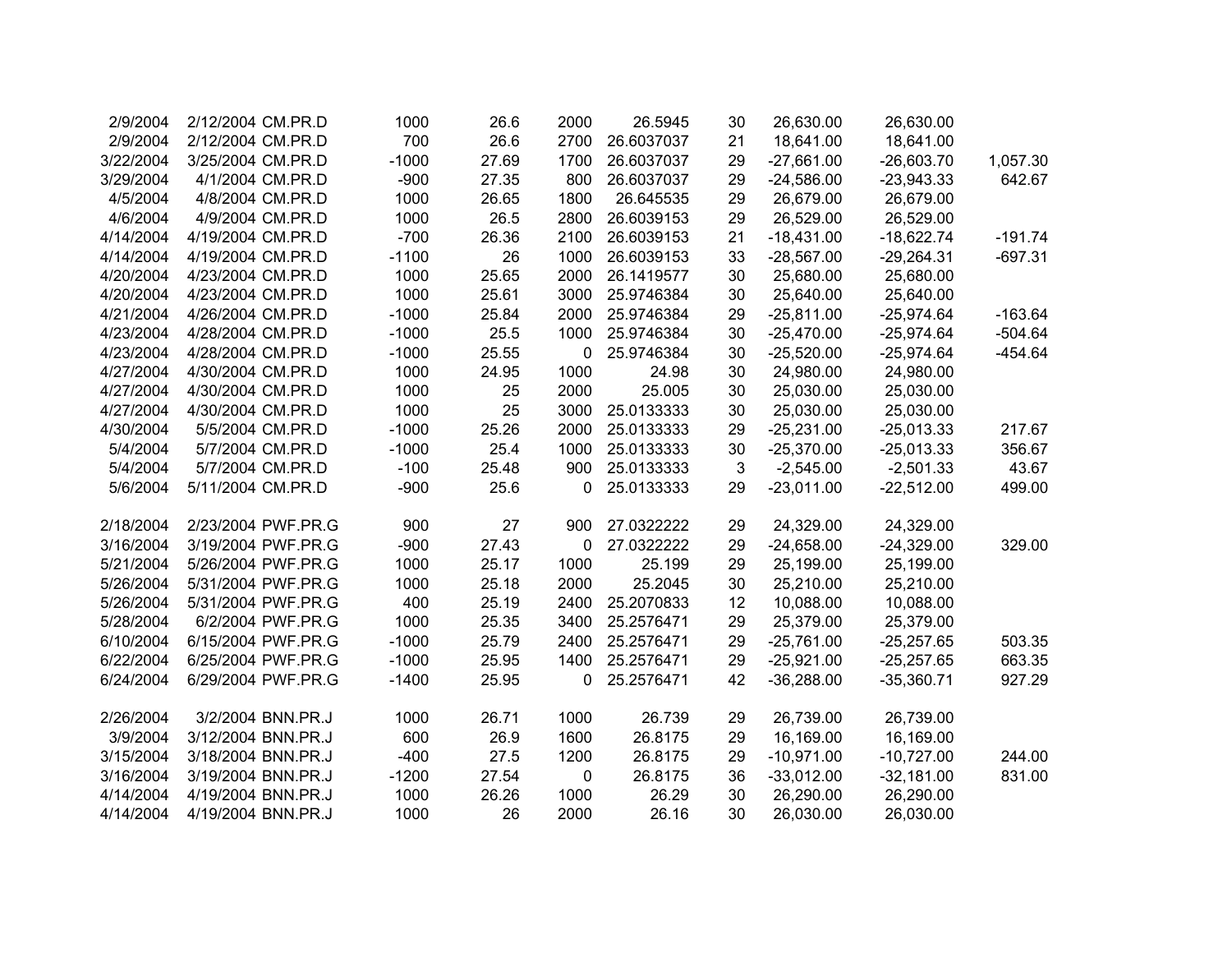| 4/14/2004  | 4/19/2004 BNN.PR.J             | 1000    | 25.75 | 3000 | 26.0333333 | 30 | 25,780.00    | 25,780.00    |           |
|------------|--------------------------------|---------|-------|------|------------|----|--------------|--------------|-----------|
| 4/19/2004  | 4/22/2004 BNN.PR.J             | $-1000$ | 26.4  | 2000 | 26.0333333 | 29 | $-26,371.00$ | $-26,033.33$ | 337.67    |
| 4/21/2004  | 4/26/2004 BNN.PR.J             | 1000    | 25.7  | 3000 | 25.9318889 | 29 | 25,729.00    | 25,729.00    |           |
| 5/17/2004  | 5/20/2004 BNN.PR.J             | $-1000$ | 25.24 | 2000 | 25.9318889 | 29 | $-25,211.00$ | $-25,931.89$ | $-720.89$ |
| 5/21/2004  | 5/26/2004 BNN.PR.J             | $-1000$ | 25.54 | 1000 | 25.9318889 | 30 | $-25,510.00$ | $-25,931.89$ | $-421.89$ |
| 5/21/2004  | 5/26/2004 BNN.PR.J             | $-600$  | 25.7  | 400  | 25.9318889 | 18 | $-15,402.00$ | $-15,559.13$ | $-157.13$ |
| 5/27/2004  | 6/1/2004 BNN.PR.J              | $-400$  | 25.95 | 0    | 25.9318889 | 29 | $-10,351.00$ | $-10,372.76$ | $-21.76$  |
| 6/18/2004  | 6/23/2004 BNN.PR.J             | 1000    | 25.26 | 1000 | 25.289     | 29 | 25,289.00    | 25,289.00    |           |
| 6/24/2004  | 6/29/2004 BNN.PR.J             | 1000    | 25.25 | 2000 | 25.284     | 29 | 25,279.00    | 25,279.00    |           |
| 6/29/2004  | 7/5/2004 BNN.PR.J              | 1000    | 25.15 | 3000 | 25.249     | 29 | 25,179.00    | 25,179.00    |           |
| 7/9/2004   | 7/14/2004 BNN.PR.J             | $-700$  | 26.6  | 2300 | 25.249     | 29 | $-18,591.00$ | $-17,674.30$ | 916.70    |
| 7/12/2004  | 7/15/2004 BNN.PR.J             | $-400$  | 26.2  | 1900 | 25.249     | 29 | $-10,451.00$ | $-10,099.60$ | 351.40    |
| 7/21/2004  | 7/26/2004 BNN.PR.J             | $-1000$ | 26.4  | 900  | 25.249     | 30 | $-26,370.00$ | $-25,249.00$ | 1,121.00  |
| 7/21/2004  | 7/26/2004 BNN.PR.J             | $-400$  | 26.69 | 500  | 25.249     | 12 | $-10,664.00$ | $-10,099.60$ | 564.40    |
| 7/21/2004  | 7/26/2004 BNN.PR.J             | $-500$  | 26.68 | 0    | 25.249     | 15 | $-13,325.00$ | $-12,624.50$ | 700.50    |
| 9/8/2004   | 9/13/2004 BNN.PR.J             | 1400    | 26.54 | 1400 | 26.57      | 42 | 37,198.00    | 37,198.00    |           |
| 9/9/2004   | 9/14/2004 BNN.PR.J             | 100     | 26.32 | 1500 | 26.5726667 | 29 | 2,661.00     | 2,661.00     |           |
| 9/16/2004  | 9/21/2004 BNN.PR.J             | $-1300$ | 26.7  | 200  | 26.5726667 | 39 | $-34,671.00$ | $-34,544.47$ | 126.53    |
| 9/16/2004  | 9/21/2004 BNN.PR.J             | $-200$  | 26.75 | 0    | 26.5726667 | 6  | $-5,344.00$  | $-5,314.53$  | 29.47     |
| 9/22/2004  | 9/27/2004 BNN.PR.J             | 300     | 26.34 | 300  | 26.4366667 | 29 | 7,931.00     | 7,931.00     |           |
| 9/27/2004  | 9/30/2004 BNN.PR.J             | 200     | 26.26 | 500  | 26.424     | 29 | 5,281.00     | 5,281.00     |           |
| 9/28/2004  | 10/1/2004 BNN.PR.J             | 100     | 26.25 | 600  | 26.4       | 3  | 2,628.00     | 2,628.00     |           |
| 9/28/2004  | 10/1/2004 BNN.PR.J             | 1000    | 26.3  | 1600 | 26.35625   | 30 | 26,330.00    | 26,330.00    |           |
| 10/12/2004 | 10/15/2004 BNN.PR.J            | 1000    | 26.51 | 2600 | 26.4265385 | 29 | 26,539.00    | 26,539.00    |           |
|            | 10/13/2004 10/16/2004 BNN.PR.J | 1000    | 26.5  | 3600 | 26.455     | 29 | 26,529.00    | 26,529.00    |           |
|            | 11/17/2004 11/22/2004 BNN.PR.J | $-1000$ | 27.2  | 2600 | 26.455     | 29 | $-27,171.00$ | $-26,455.00$ | 716.00    |
| 12/3/2004  | 12/8/2004 BNN.PR.J             | $-700$  | 27.85 | 1900 | 26.455     | 29 | $-19,466.00$ | $-18,518.50$ | 947.50    |
| 12/6/2004  | 12/9/2004 BNN.PR.J             | 1500    | 27.5  | 3400 | 26.9292647 | 45 | 41,295.00    | 41,295.00    |           |
| 2/27/2004  | 3/3/2004 RY.PR.S               | 2200    | 27.86 | 2200 | 27.89      | 66 | 61,358.00    | 61,358.00    |           |
| 3/1/2004   | 3/4/2004 RY.PR.S               | 600     | 27.8  | 2800 | 27.8810714 | 29 | 16,709.00    | 16,709.00    |           |
| 3/29/2004  | 4/1/2004 RY.PR.S               | $-300$  | 28.34 | 2500 | 27.8810714 | 29 | $-8,473.00$  | $-8,364.32$  | 108.68    |
| 4/5/2004   | 4/8/2004 RY.PR.S               | $-1000$ | 28.2  | 1500 | 27.8810714 | 30 | $-28,170.00$ | $-27,881.07$ | 288.93    |
| 4/5/2004   | 4/8/2004 RY.PR.S               | $-1500$ | 28.15 | 0    | 27.8810714 | 45 | $-42,180.00$ | $-41,821.61$ | 358.39    |
| 3/16/2004  | 3/19/2004 POW.PR.B             | 1000    | 26.3  | 1000 | 26.33      | 30 | 26,330.00    | 26,330.00    |           |
| 3/16/2004  | 3/19/2004 POW.PR.B             | 1000    | 26.3  | 2000 | 26.33      | 30 | 26,330.00    | 26,330.00    |           |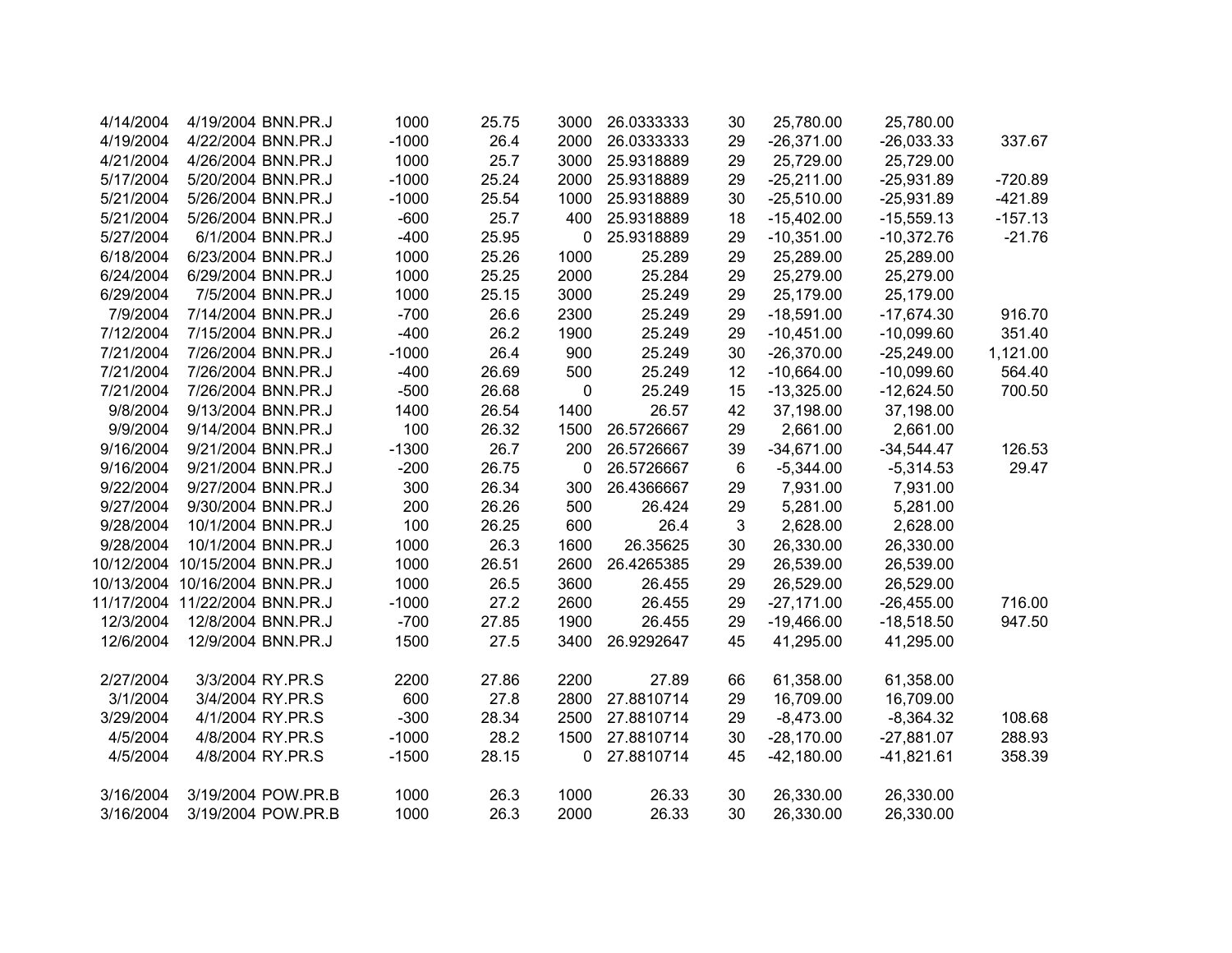| 3/31/2004 | 4/5/2004 POW.PR.B             | $-1000$ | 26.35 | 1000             | 26.33      | 30 | $-26,320.00$ | $-26,330.00$  | $-10.00$  |
|-----------|-------------------------------|---------|-------|------------------|------------|----|--------------|---------------|-----------|
| 3/31/2004 | 4/5/2004 POW.PR.B             | $-900$  | 26.35 | 100              | 26.33      | 27 | $-23,688.00$ | $-23,697.00$  | $-9.00$   |
| 3/31/2004 | 4/5/2004 POW.PR.B             | $-100$  | 26.27 | $\boldsymbol{0}$ | 26.33      | 3  | $-2,624.00$  | $-2,633.00$   | $-9.00$   |
| 4/14/2004 | 4/19/2004 POW.PR.B            | 1000    | 25.22 | 1000             | 25.249     | 29 | 25,249.00    | 25,249.00     |           |
| 4/16/2004 | 4/21/2004 POW.PR.B            | $-700$  | 25.03 | 300              | 25.249     | 20 | $-17,501.00$ | $-17,674.30$  | $-173.30$ |
| 4/16/2004 | 4/21/2004 POW.PR.B            | $-300$  | 25    | 0                | 25.249     | 9  | $-7,491.00$  | $-7,574.70$   | $-83.70$  |
| 5/12/2004 | 5/17/2004 POW.PR.B            | 1000    | 23.75 | 1000             | 23.779     | 29 | 23,779.00    | 23,779.00     |           |
| 5/20/2004 | 5/25/2004 POW.PR.B            | $-1000$ | 24.5  | 0                | 23.779     | 29 | $-24,471.00$ | $-23,779.00$  | 692.00    |
| 3/18/2004 | 3/23/2004 NA.PR.K             | 500     | 27.45 | 500              | 27.508     | 29 | 13,754.00    | 13,754.00     |           |
| 3/23/2004 | 3/26/2004 NA.PR.K             | $-500$  | 27.8  | $\mathbf 0$      | 27.508     | 29 | $-13,871.00$ | $-13,754.00$  | 117.00    |
| 4/1/2004  | 4/6/2004 CM.PR.T              | 1000    | 27.63 | 1000             | 27.659     | 29 | 27,659.00    | 27,659.00     |           |
| 4/5/2004  | 4/8/2004 CM.PR.T              | 1000    | 27.53 | 2000             | 27.6095    | 30 | 27,560.00    | 27,560.00     |           |
| 4/5/2004  | 4/8/2004 CM.PR.T              | 1000    | 27.53 | 3000             | 27.593     | 30 | 27,560.00    | 27,560.00     |           |
| 4/13/2004 | 4/16/2004 CM.PR.T             | $-1000$ | 27.43 | 2000             | 27.593     | 30 | $-27,400.00$ | $-27,593.00$  | $-193.00$ |
| 4/13/2004 | 4/16/2004 CM.PR.T             | $-1000$ | 27.43 | 1000             | 27.593     | 30 | $-27,400.00$ | $-27,593.00$  | $-193.00$ |
| 4/13/2004 | 4/16/2004 CM.PR.T             | $-1000$ | 27.44 | 0                | 27.593     | 30 | $-27,410.00$ | $-27,593.00$  | $-183.00$ |
| 4/1/2004  | 4/6/2004 TCA.PR.X             | 300     | 52.3  | 300              | 52.3966667 | 29 | 15,719.00    | 15,719.00     |           |
| 4/14/2004 | 4/19/2004 TCA.PR.X            | $-300$  | 51.25 | 0                | 52.3966667 | 29 | $-15,346.00$ | $-15,719.00$  | $-373.00$ |
| 9/23/2004 | 9/28/2004 TCA.PR.X            | 300     | 50.68 | 300              | 50.7766667 | 29 | 15,233.00    | 15,233.00     |           |
| 10/6/2004 | 10/12/2004 TCA.PR.X           | $-200$  | 50.95 | 100              | 50.7766667 | 19 | $-10,171.00$ | $-10, 155.33$ | 15.67     |
|           | 10/6/2004 10/12/2004 TCA.PR.X | $-100$  | 50.75 | 0                | 50.7766667 | 10 | $-5,065.00$  | $-5,077.67$   | $-12.67$  |
| 4/8/2004  | 4/13/2004 MFC.PR.A            | 1000    | 25.15 | 1000             | 25.18      | 30 | 25,180.00    | 25,180.00     |           |
| 4/8/2004  | 4/13/2004 MFC.PR.A            | 1000    | 25.25 | 2000             | 25.23      | 30 | 25,280.00    | 25,280.00     |           |
| 4/15/2004 | 4/20/2004 MFC.PR.A            | $-1000$ | 24.9  | 1000             | 25.23      | 30 | $-24,870.00$ | $-25,230.00$  | $-360.00$ |
| 4/15/2004 | 4/20/2004 MFC.PR.A            | $-1000$ | 24.9  | 0                | 25.23      | 30 | $-24,870.00$ | $-25,230.00$  | $-360.00$ |
| 4/20/2004 | 4/23/2004 CGI.PR.B            | 200     | 25.51 | 200              | 25.655     | 29 | 5,131.00     | 5,131.00      |           |
| 5/6/2004  | 5/11/2004 BMO.PR.H            | 1000    | 25    | 1000             | 25.03      | 30 | 25,030.00    | 25,030.00     |           |
| 5/6/2004  | 5/11/2004 BMO.PR.H            | 1500    | 24.99 | 2500             | 25.024     | 45 | 37,530.00    | 37,530.00     |           |
| 5/17/2004 | 5/20/2004 BMO.PR.H            | $-1000$ | 25    | 1500             | 25.024     | 29 | $-24,971.00$ | $-25,024.00$  | $-53.00$  |
| 5/18/2004 | 5/21/2004 BMO.PR.H            | $-1000$ | 25    | 500              | 25.024     | 30 | $-24,970.00$ | $-25,024.00$  | $-54.00$  |
| 5/18/2004 | 5/21/2004 BMO.PR.H            | $-500$  | 25.01 | 0                | 25.024     | 15 | $-12,490.00$ | $-12,512.00$  | $-22.00$  |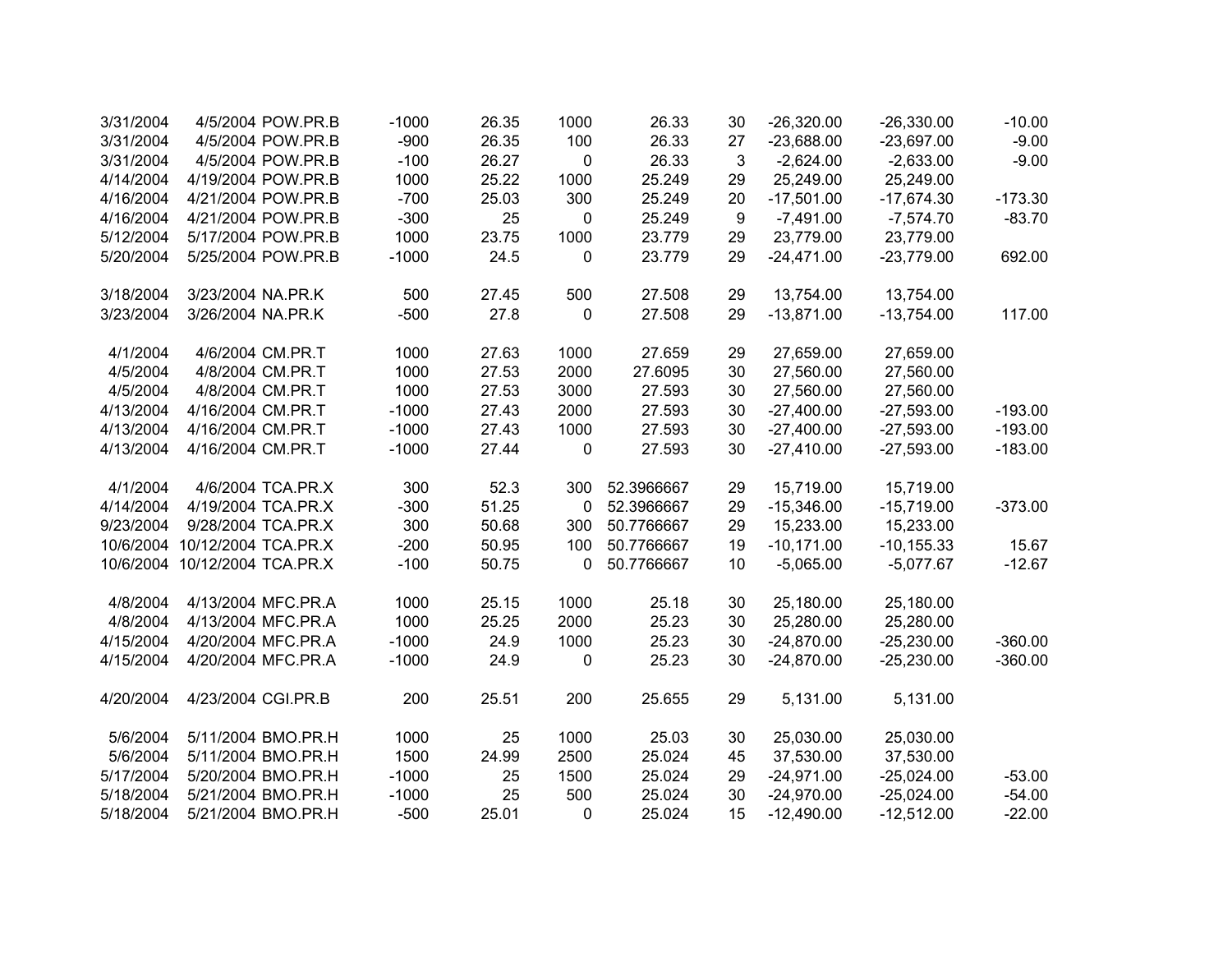| 6/3/2004   | 6/8/2004 BNN.PR.I              | 1000    | 25.9  | 1000        | 25.929     | 29  | 25,929.00     | 25,929.00    |        |
|------------|--------------------------------|---------|-------|-------------|------------|-----|---------------|--------------|--------|
| 6/25/2004  | 6/30/2004 BNN.PR.I             | $-1000$ | 26.53 | $\mathbf 0$ | 25.929     | 29  | $-26,501.00$  | $-25,929.00$ | 572.00 |
| 7/2/2004   | 7/7/2004 BNN.PR.I              | 1000    | 26.4  | 1000        | 26.429     | 29  | 26,429.00     | 26,429.00    |        |
| 8/3/2004   | 8/6/2004 BNN.PR.I              | 1000    | 26.85 | 2000        | 26.654     | 29  | 26,879.00     | 26,879.00    |        |
| 8/9/2004   | 8/12/2004 BNN.PR.I             | $-1000$ | 27    | 1000        | 26.654     | 30  | $-26,970.00$  | $-26,654.00$ | 316.00 |
| 8/9/2004   | 8/12/2004 BNN.PR.I             | $-1000$ | 27.34 | 0           | 26.654     | 30  | $-27,310.00$  | $-26,654.00$ | 656.00 |
| 6/16/2004  | 6/21/2004 BNN.PR.S             | 1000    | 25.72 | 1000        | 25.749     | 29  | 25,749.00     | 25,749.00    |        |
| 6/21/2004  | 6/24/2004 BNN.PR.S             | $-1000$ | 26.15 | $\mathbf 0$ | 25.749     | 29  | $-26, 121.00$ | $-25,749.00$ | 372.00 |
| 6/16/2004  | 6/21/2004 FTN.PR.A             | 4200    | 10.4  | 4200        | 10.43      | 126 | 43,806.00     | 43,806.00    |        |
| 6/29/2004  | 7/5/2004 FTN.PR.A              | 1000    | 10.38 | 5200        | 10.4259615 | 29  | 10,409.00     | 10,409.00    |        |
| 7/9/2004   | 7/14/2004 FTN.PR.A             | $-1000$ | 10.6  | 4200        | 10.4259615 | 29  | $-10,571.00$  | $-10,425.96$ | 145.04 |
| 7/14/2004  | 7/19/2004 FTN.PR.A             | $-1000$ | 10.55 | 3200        | 10.4259615 | 30  | $-10,520.00$  | $-10,425.96$ | 94.04  |
| 7/14/2004  | 7/19/2004 FTN.PR.A             | $-1000$ | 10.55 | 2200        | 10.4259615 | 30  | $-10,520.00$  | $-10,425.96$ | 94.04  |
| 8/27/2004  | 9/1/2004 FTN.PR.A              | 1000    | 10.57 | 3200        | 10.4803486 | 30  | 10,600.00     | 10,600.00    |        |
| 8/27/2004  | 9/1/2004 FTN.PR.A              | 400     | 10.56 | 3600        | 10.4925321 | 12  | 4,236.00      | 4,236.00     |        |
| 9/8/2004   | 9/13/2004 FTN.PR.A             | $-1000$ | 10.66 | 2600        | 10.4925321 | 30  | $-10,630.00$  | $-10,492.53$ | 137.47 |
| 9/8/2004   | 9/13/2004 FTN.PR.A             | $-800$  | 10.67 | 1800        | 10.4925321 | 24  | $-8,512.00$   | $-8,394.03$  | 117.97 |
| 9/9/2004   | 9/14/2004 FTN.PR.A             | $-1000$ | 10.69 | 800         | 10.4925321 | 29  | $-10,661.00$  | $-10,492.53$ | 168.47 |
| 9/23/2004  | 9/28/2004 FTN.PR.A             | 500     | 10.5  | 1300        | 10.517712  | 29  | 5,279.00      | 5,279.00     |        |
| 10/1/2004  | 10/6/2004 FTN.PR.A             | 1000    | 10.5  | 2300        | 10.5230546 | 30  | 10,530.00     | 10,530.00    |        |
| 10/1/2004  | 10/6/2004 FTN.PR.A             | 1000    | 10.48 | 3300        | 10.5190987 | 30  | 10,510.00     | 10,510.00    |        |
| 10/4/2004  | 10/7/2004 FTN.PR.A             | 1000    | 10.4  | 4300        | 10.4981455 | 29  | 10,429.00     | 10,429.00    |        |
|            | 10/8/2004 10/14/2004 FTN.PR.A  | 1400    | 10.5  | 5700        | 10.5059694 | 42  | 14,742.00     | 14,742.00    |        |
|            | 10/14/2004 10/19/2004 FTN.PR.A | $-1000$ | 10.59 | 4700        | 10.5059694 | 29  | $-10,561.00$  | $-10,505.97$ | 55.03  |
|            | 10/15/2004 10/20/2004 FTN.PR.A | $-1000$ | 10.6  | 3700        | 10.5059694 | 29  | $-10,571.00$  | $-10,505.97$ | 65.03  |
|            | 10/26/2004 10/29/2004 FTN.PR.A | $-400$  | 10.62 | 3300        | 10.5059694 | 12  | $-4,236.00$   | $-4,202.39$  | 33.61  |
|            | 10/26/2004 10/29/2004 FTN.PR.A | $-600$  | 10.61 | 2700        | 10.5059694 | 18  | $-6,348.00$   | $-6,303.58$  | 44.42  |
|            | 10/26/2004 10/29/2004 FTN.PR.A | $-1000$ | 10.63 | 1700        | 10.5059694 | 30  | $-10,600.00$  | $-10,505.97$ | 94.03  |
| 10/28/2004 | 11/2/2004 FTN.PR.A             | $-1000$ | 10.6  | 700         | 10.5059694 | 30  | $-10,570.00$  | $-10,505.97$ | 64.03  |
| 10/28/2004 | 11/2/2004 FTN.PR.A             | $-700$  | 10.56 | $\mathbf 0$ | 10.5059694 | 21  | $-7,371.00$   | $-7,354.18$  | 16.82  |
| 11/4/2004  | 11/9/2004 FTN.PR.A             | 1000    | 10.63 | 1000        | 10.659     | 29  | 10,659.00     | 10,659.00    |        |
|            | 11/11/2004 11/16/2004 FTN.PR.A | 1000    | 10.5  | 2000        | 10.5945    | 30  | 10,530.00     | 10,530.00    |        |
|            | 11/11/2004 11/16/2004 FTN.PR.A | 1000    | 10.4  | 3000        | 10.5396667 | 30  | 10,430.00     | 10,430.00    |        |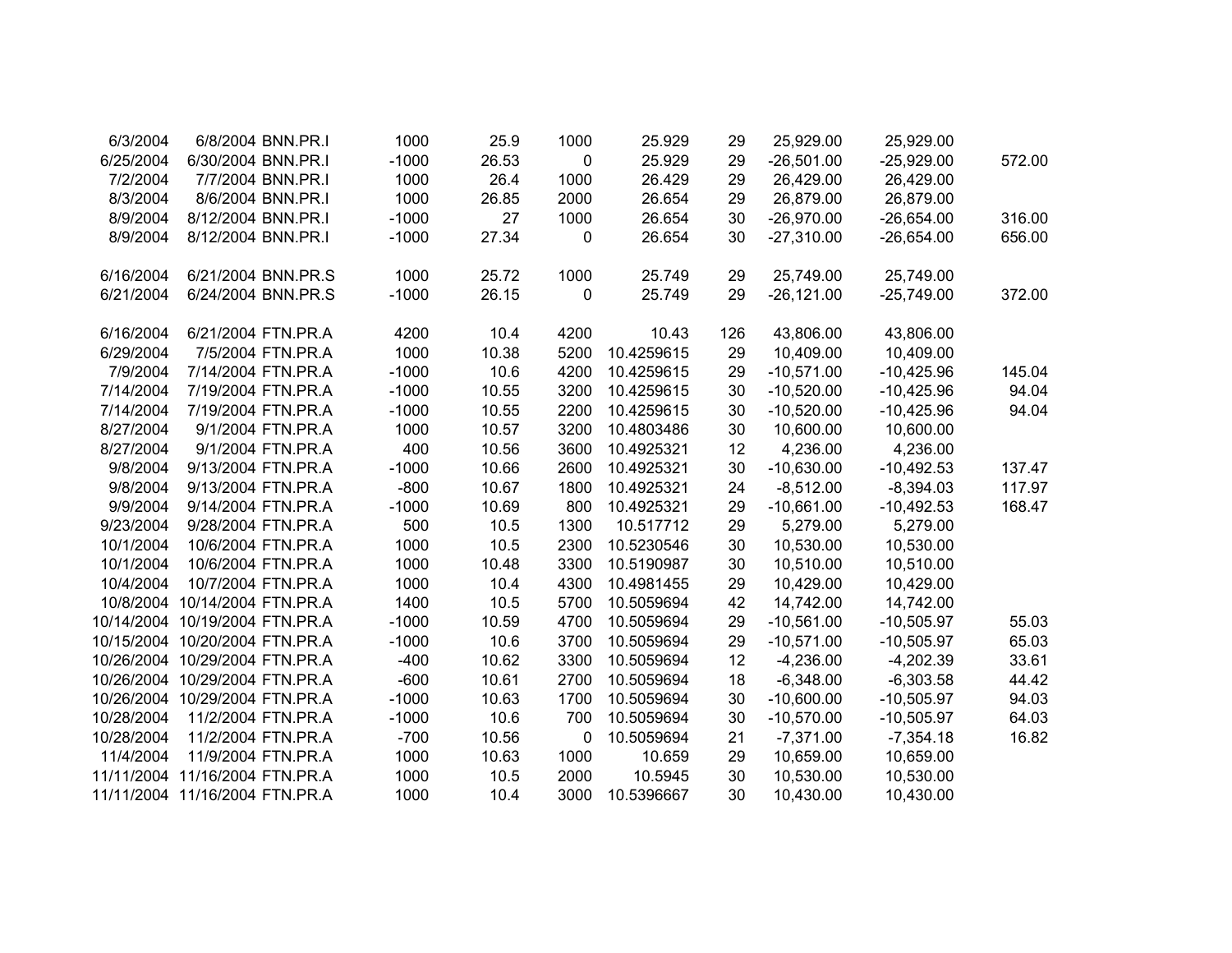| 6/17/2004 | 6/22/2004 WN.PR.B            | 1000    | 26.45 | 1000        | 26.479     | 29 | 26,479.00    | 26,479.00    |          |
|-----------|------------------------------|---------|-------|-------------|------------|----|--------------|--------------|----------|
| 6/23/2004 | 6/28/2004 WN.PR.B            | $-1000$ | 27.49 | $\mathbf 0$ | 26.479     | 29 | $-27,461.00$ | $-26,479.00$ | 982.00   |
| 8/26/2004 | 8/31/2004 WN.PR.B            | 400     | 27.11 | 400         | 27.1825    | 29 | 10,873.00    | 10,873.00    |          |
| 8/31/2004 | 9/2/2004 WN.PR.B             | 1300    | 27.07 | 1700        | 27.1194118 | 39 | 35,230.00    | 35,230.00    |          |
| 9/2/2004  | 9/8/2004 WN.PR.B             | $-1000$ | 27.37 | 700         | 27.1194118 | 29 | $-27,341.00$ | $-27,119.41$ | 221.59   |
| 9/8/2004  | 9/13/2004 WN.PR.B            | 500     | 27.19 | 1200        | 27.1729902 | 29 | 13,624.00    | 13,624.00    |          |
| 9/20/2004 | 9/23/2004 WN.PR.B            | $-200$  | 27.1  | 1000        | 27.1729902 | 29 | $-5,391.00$  | $-5,434.60$  | $-43.60$ |
|           | 10/7/2004 10/13/2004 WN.PR.B | $-1000$ | 27.2  | 0           | 27.1729902 | 29 | $-27,171.00$ | $-27,172.99$ | $-1.99$  |
|           |                              |         |       |             |            |    |              |              |          |
| 6/17/2004 | 6/22/2004 GWO.PR.X           | 1000    | 26.29 | 1000        | 26.319     | 29 | 26,319.00    | 26,319.00    |          |
| 6/18/2004 | 6/23/2004 GWO.PR.X           | 1000    | 26.25 | 2000        | 26.299     | 29 | 26,279.00    | 26,279.00    |          |
| 7/6/2004  | 7/9/2004 GWO.PR.X            | $-1000$ | 26.85 | 1000        | 26.299     | 29 | $-26,821.00$ | $-26,299.00$ | 522.00   |
| 7/13/2004 | 7/16/2004 GWO.PR.X           | 1000    | 26.81 | 2000        | 26.569     | 29 | 26,839.00    | 26,839.00    |          |
| 7/14/2004 | 7/19/2004 GWO.PR.X           | 1300    | 26.88 | 3300        | 26.7033333 | 39 | 34,983.00    | 34,983.00    |          |
| 7/27/2004 | 7/30/2004 GWO.PR.X           | $-1000$ | 27.1  | 2300        | 26.7033333 | 30 | $-27,070.00$ | $-26,703.33$ | 366.67   |
| 7/27/2004 | 7/30/2004 GWO.PR.X           | $-800$  | 27.1  | 1500        | 26.7033333 | 24 | $-21,656.00$ | $-21,362.67$ | 293.33   |
| 7/30/2004 | 8/5/2004 GWO.PR.X            | $-100$  | 27.17 | 1400        | 26.7033333 | 29 | $-2,688.00$  | $-2,670.33$  | 17.67    |
| 8/18/2004 | 8/23/2004 GWO.PR.X           | $-1400$ | 26.95 | 0           | 26.7033333 | 42 | $-37,688.00$ | $-37,384.67$ | 303.33   |
|           |                              |         |       |             |            |    |              |              |          |
| 6/22/2004 | 6/25/2004 DFN.PR.A           | 1000    | 10.35 | 1000        | 10.379     | 29 | 10,379.00    | 10,379.00    |          |
| 6/23/2004 | 6/28/2004 DFN.PR.A           | 1000    | 10.35 | 2000        | 10.379     | 29 | 10,379.00    | 10,379.00    |          |
| 6/29/2004 | 7/5/2004 DFN.PR.A            | $-1000$ | 10.57 | 1000        | 10.379     | 29 | $-10,541.00$ | $-10,379.00$ | 162.00   |
| 7/8/2004  | 7/13/2004 DFN.PR.A           | 1600    | 10.45 | 2600        | 10.4411538 | 48 | 16,768.00    | 16,768.00    |          |
| 7/21/2004 | 7/26/2004 DFN.PR.A           | 500     | 10.46 | 3100        | 10.4535484 | 29 | 5,259.00     | 5,259.00     |          |
| 8/3/2004  | 8/6/2004 DFN.PR.A            | 1000    | 10.45 | 4100        | 10.46      | 30 | 10,480.00    | 10,480.00    |          |
| 8/3/2004  | 8/6/2004 DFN.PR.A            | 1000    | 10.46 | 5100        | 10.4658824 | 30 | 10,490.00    | 10,490.00    |          |
| 8/3/2004  | 8/6/2004 DFN.PR.A            | 1000    | 10.45 | 6100        | 10.4681967 | 30 | 10,480.00    | 10,480.00    |          |
| 8/6/2004  | 8/11/2004 DFN.PR.A           | $-300$  | 10.6  | 5800        | 10.4681967 | 29 | $-3,151.00$  | $-3,140.46$  | 10.54    |
| 8/10/2004 | 8/13/2004 DFN.PR.A           | $-1000$ | 10.6  | 4800        | 10.4681967 | 30 | $-10,570.00$ | $-10,468.20$ | 101.80   |
| 8/10/2004 | 8/13/2004 DFN.PR.A           | $-1000$ | 10.66 | 3800        | 10.4681967 | 30 | $-10,630.00$ | $-10,468.20$ | 161.80   |
| 8/12/2004 | 8/17/2004 DFN.PR.A           | $-1000$ | 10.6  | 2800        | 10.4681967 | 30 | $-10,570.00$ | $-10,468.20$ | 101.80   |
| 8/12/2004 | 8/17/2004 DFN.PR.A           | $-1000$ | 10.67 | 1800        | 10.4681967 | 30 | $-10,640.00$ | $-10,468.20$ | 171.80   |
| 8/12/2004 | 8/17/2004 DFN.PR.A           | $-1000$ | 10.7  | 800         | 10.4681967 | 30 | $-10,670.00$ | $-10,468.20$ | 201.80   |
| 8/16/2004 | 8/19/2004 DFN.PR.A           | 600     | 10.46 | 1400        | 10.4853981 | 29 | 6,305.00     | 6,305.00     |          |
| 9/3/2004  | 9/9/2004 DFN.PR.A            | 1000    | 10.49 | 2400        | 10.4993989 | 29 | 10,519.00    | 10,519.00    |          |
| 9/27/2004 | 9/30/2004 DFN.PR.A           | 1000    | 10.52 | 3400        | 10.5139875 | 29 | 10,549.00    | 10,549.00    |          |
| 10/1/2004 | 10/6/2004 DFN.PR.A           | 1000    | 10.45 | 4400        | 10.506263  | 30 | 10,480.00    | 10,480.00    |          |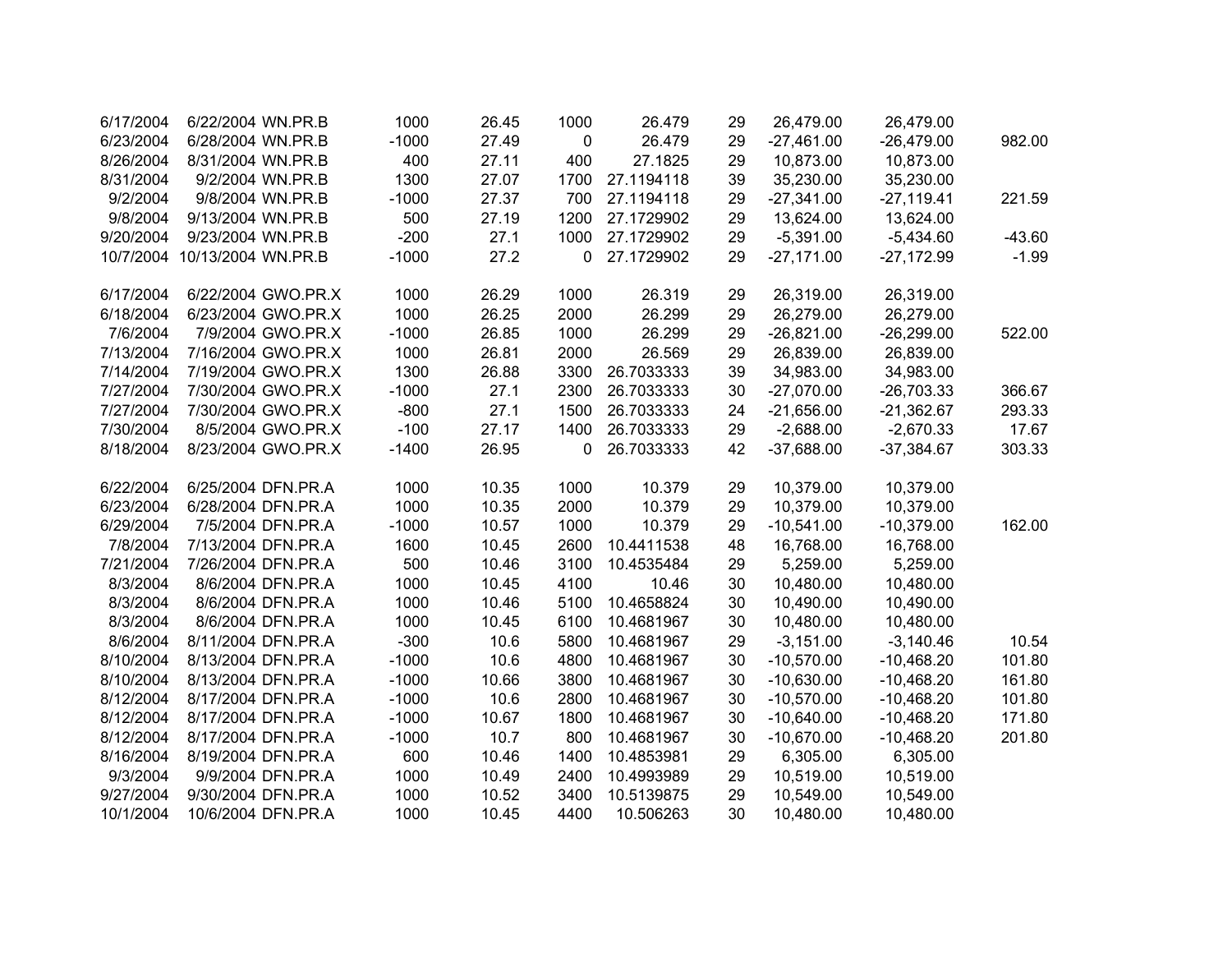| 10/1/2004 |                                | 10/6/2004 DFN.PR.A | 1000    | 10.45 | 5400     | 10.5013995 | 30 | 10,480.00    | 10,480.00    |          |
|-----------|--------------------------------|--------------------|---------|-------|----------|------------|----|--------------|--------------|----------|
| 10/1/2004 |                                | 10/6/2004 DFN.PR.A | 100     | 10.45 | 5500     | 10.5057377 | 29 | 1,074.00     | 1,074.00     |          |
| 10/4/2004 |                                | 10/7/2004 DFN.PR.A | 1000    | 10.4  | 6500     | 10.4939319 | 29 | 10,429.00    | 10,429.00    |          |
| 10/5/2004 |                                | 10/8/2004 DFN.PR.A | 1000    | 10.36 | 7500     | 10.479941  | 29 | 10,389.00    | 10,389.00    |          |
|           | 10/15/2004 10/20/2004 DFN.PR.A |                    | $-1000$ | 10.6  | 6500     | 10.479941  | 29 | $-10,571.00$ | $-10,479.94$ | 91.06    |
|           | 10/25/2004 10/28/2004 DFN.PR.A |                    | $-500$  | 10.65 | 6000     | 10.479941  | 29 | $-5,296.00$  | $-5,239.97$  | 56.03    |
| 11/1/2004 | 11/4/2004 DFN.PR.A             |                    | $-1000$ | 10.6  | 5000     | 10.479941  | 29 | $-10,571.00$ | $-10,479.94$ | 91.06    |
| 11/2/2004 | 11/5/2004 DFN.PR.A             |                    | $-600$  | 10.64 | 4400     | 10.479941  | 29 | $-6,355.00$  | $-6,287.96$  | 67.04    |
|           | 11/11/2004 11/16/2004 DFN.PR.A |                    | 1000    | 10.5  | 5400     | 10.4892112 | 30 | 10,530.00    | 10,530.00    |          |
|           | 11/11/2004 11/16/2004 DFN.PR.A |                    | 1000    | 10.5  | 6400     | 10.4955844 | 30 | 10,530.00    | 10,530.00    |          |
|           | 11/11/2004 11/16/2004 DFN.PR.A |                    | 1100    | 10.5  | 7500     | 10.500632  | 33 | 11,583.00    | 11,583.00    |          |
|           | 11/12/2004 11/17/2004 DFN.PR.A |                    | 400     | 10.46 | 7900     | 10.5022456 | 29 | 4,213.00     | 4,213.00     |          |
|           | 11/15/2004 11/18/2004 DFN.PR.A |                    | 900     | 10.51 | 8800     | 10.5063341 | 29 | 9,488.00     | 9,488.00     |          |
|           | 11/16/2004 11/19/2004 DFN.PR.A |                    | 400     | 10.51 | 9200     | 10.5096457 | 29 | 4,233.00     | 4,233.00     |          |
|           | 11/24/2004 11/29/2004 DFN.PR.A |                    | $-1000$ | 10.7  | 8200     | 10.5096457 | 30 | $-10,670.00$ | $-10,509.65$ | 160.35   |
|           | 11/24/2004 11/29/2004 DFN.PR.A |                    | $-1000$ | 10.7  | 7200     | 10.5096457 | 30 | $-10,670.00$ | $-10,509.65$ | 160.35   |
|           | 11/24/2004 11/29/2004 DFN.PR.A |                    | $-1000$ | 10.62 | 6200     | 10.5096457 | 30 | $-10,590.00$ | $-10,509.65$ | 80.35    |
|           | 11/24/2004 11/29/2004 DFN.PR.A |                    | $-2500$ | 10.61 | 3700     | 10.5096457 | 75 | $-26,450.00$ | $-26,274.11$ | 175.89   |
|           | 11/25/2004 11/30/2004 DFN.PR.A |                    | $-1000$ | 10.7  | 2700     | 10.5096457 | 30 | $-10,670.00$ | $-10,509.65$ | 160.35   |
|           | 11/25/2004 11/30/2004 DFN.PR.A |                    | $-1700$ | 10.7  | 1000     | 10.5096457 | 51 | $-18,139.00$ | $-17,866.40$ | 272.60   |
|           | 11/25/2004 11/30/2004 DFN.PR.A |                    | $-1000$ | 10.71 | $\Omega$ | 10.5096457 | 30 | $-10,680.00$ | $-10,509.65$ | 170.35   |
|           |                                |                    |         |       |          |            |    |              |              |          |
| 6/23/2004 |                                | 6/28/2004 WFS.PR.A | 1000    | 10.35 | 1000     | 10.38      | 30 | 10,380.00    | 10,380.00    |          |
| 6/23/2004 |                                | 6/28/2004 WFS.PR.A | 600     | 10.32 | 1600     | 10.36875   | 18 | 6,210.00     | 6,210.00     |          |
| 7/26/2004 |                                | 7/29/2004 WFS.PR.A | 400     | 10.5  | 2000     | 10.401     | 12 | 4,212.00     | 4,212.00     |          |
| 7/26/2004 |                                | 7/29/2004 WFS.PR.A | 3300    | 10.55 | 5300     | 10.5124528 | 99 | 34,914.00    | 34,914.00    |          |
| 7/28/2004 |                                | 8/3/2004 WFS.PR.A  | $-1000$ | 10.6  | 4300     | 10.5124528 | 29 | $-10,571.00$ | $-10,512.45$ | 58.55    |
| 7/30/2004 |                                | 8/5/2004 WFS.PR.A  | $-1000$ | 10.6  | 3300     | 10.5124528 | 29 | $-10,571.00$ | $-10,512.45$ | 58.55    |
| 8/5/2004  |                                | 8/10/2004 WFS.PR.A | $-1000$ | 10.65 | 2300     | 10.5124528 | 30 | $-10,620.00$ | $-10,512.45$ | 107.55   |
| 8/5/2004  |                                | 8/10/2004 WFS.PR.A | $-1000$ | 10.7  | 1300     | 10.5124528 | 30 | $-10,670.00$ | $-10,512.45$ | 157.55   |
| 9/9/2004  |                                | 9/14/2004 WFS.PR.A | 1000    | 10.6  | 2300     | 10.5635603 | 30 | 10,630.00    | 10,630.00    |          |
| 9/9/2004  |                                | 9/14/2004 WFS.PR.A | 1500    | 10.6  | 3800     | 10.5897865 | 45 | 15,945.00    | 15,945.00    |          |
| 9/10/2004 |                                | 9/15/2004 WFS.PR.A | $-1000$ | 10.58 | 2800     | 10.5897865 | 30 | $-10,550.00$ | $-10,589.79$ | $-39.79$ |
| 9/10/2004 |                                | 9/15/2004 WFS.PR.A | $-1000$ | 10.58 | 1800     | 10.5897865 | 30 | $-10,550.00$ | $-10,589.79$ | $-39.79$ |
| 9/20/2004 |                                | 9/23/2004 WFS.PR.A | 600     | 10.4  | 2400     | 10.5544232 | 29 | 6,269.00     | 6,269.00     |          |
| 9/24/2004 |                                | 9/29/2004 WFS.PR.A | 1000    | 10.47 | 3400     | 10.5381223 | 29 | 10,499.00    | 10,499.00    |          |
| 9/27/2004 |                                | 9/30/2004 WFS.PR.A | $-1000$ | 10.55 | 2400     | 10.5381223 | 30 | $-10,520.00$ | $-10,538.12$ | $-18.12$ |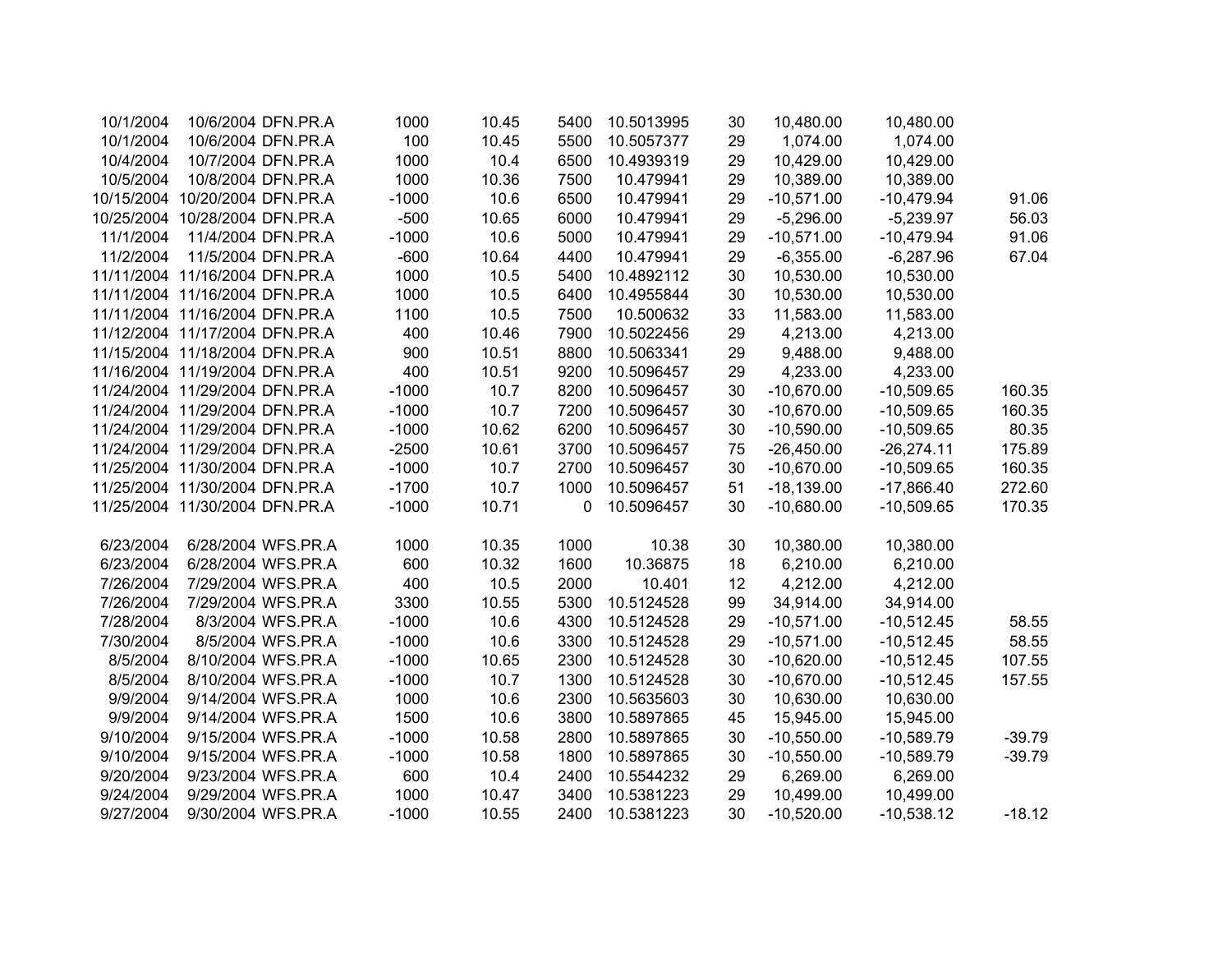| 9/27/2004  |                                | 9/30/2004 WFS.PR.A | $-1000$ | 10.55 | 1400             | 10.5381223 | 30 | $-10,520.00$  | $-10,538.12$ | $-18.12$    |
|------------|--------------------------------|--------------------|---------|-------|------------------|------------|----|---------------|--------------|-------------|
|            | 10/8/2004 10/14/2004 WFS.PR.A  |                    | $-1400$ | 10.55 | $\mathbf 0$      | 10.5381223 | 42 | $-14,728.00$  | $-14,753.37$ | $-25.37$    |
|            | 10/21/2004 10/26/2004 WFS.PR.A |                    | 1000    | 10.43 | 1000             | 10.46      | 30 | 10,460.00     | 10,460.00    |             |
|            | 10/21/2004 10/26/2004 WFS.PR.A |                    | 1000    | 10.45 | 2000             | 10.47      | 30 | 10,480.00     | 10,480.00    |             |
|            | 10/21/2004 10/26/2004 WFS.PR.A |                    | 1000    | 10.45 | 3000             | 10.4733333 | 30 | 10,480.00     | 10,480.00    |             |
|            | 10/26/2004 10/29/2004 WFS.PR.A |                    | 1000    | 10.45 | 4000             | 10.47475   | 29 | 10,479.00     | 10,479.00    |             |
| 11/4/2004  |                                | 11/9/2004 WFS.PR.A | $-1000$ | 10.67 | 3000             | 10.47475   | 29 | $-10,641.00$  | $-10,474.75$ | 166.25      |
|            | 11/17/2004 11/22/2004 WFS.PR.A |                    | 1000    | 10.61 | 4000             | 10.5158125 | 29 | 10,639.00     | 10,639.00    |             |
|            | 11/18/2004 11/23/2004 WFS.PR.A |                    | $-1000$ | 10.69 | 3000             | 10.5158125 | 29 | $-10,661.00$  | $-10,515.81$ | 145.19      |
|            | 11/19/2004 11/24/2004 WFS.PR.A |                    | 900     | 10.61 | 3900             | 10.544984  | 29 | 9,578.00      | 9,578.00     |             |
|            | 11/25/2004 11/30/2004 WFS.PR.A |                    | $-1000$ | 10.7  | 2900             | 10.544984  | 30 | $-10,670.00$  | $-10,544.98$ | 125.02      |
|            | 11/25/2004 11/30/2004 WFS.PR.A |                    | $-1000$ | 10.65 | 1900             | 10.544984  | 30 | $-10,620.00$  | $-10,544.98$ | 75.02       |
|            | 11/25/2004 11/30/2004 WFS.PR.A |                    | $-1900$ | 10.65 | 0                | 10.544984  | 57 | $-20,178.00$  | $-20,035.47$ | 142.53      |
|            |                                |                    |         |       |                  |            |    |               |              |             |
| 6/24/2004  | 6/29/2004 SLA.PR.E             |                    | 1000    | 26.35 | 1000             | 26.379     | 29 | 26,379.00     | 26,379.00    |             |
| 6/25/2004  | 6/30/2004 SLA.PR.E             |                    | 1000    | 26.35 | 2000             | 26.379     | 29 | 26,379.00     | 26,379.00    |             |
| 6/28/2004  |                                | 7/2/2004 SLA.PR.E  | $-1000$ | 26.35 | 1000             | 26.379     | 29 | $-26,321.00$  | $-26,379.00$ | $-58.00$    |
| 7/9/2004   | 7/14/2004 SLA.PR.E             |                    | $-1000$ | 26.45 | $\boldsymbol{0}$ | 26.379     | 29 | $-26,421.00$  | $-26,379.00$ | 42.00       |
| 7/12/2004  | 7/15/2004 SLA.PR.E             |                    | 600     | 26.24 | 600              | 26.2883333 | 29 | 15,773.00     | 15,773.00    |             |
| 7/13/2004  | 7/16/2004 SLA.PR.E             |                    | 700     | 26.25 | 1300             | 26.29      | 29 | 18,404.00     | 18,404.00    |             |
| 7/27/2004  |                                | 7/30/2004 SLA.PR.E | 1200    | 26.35 | 2500             | 26.3332    | 36 | 31,656.00     | 31,656.00    |             |
| 8/3/2004   |                                | 8/6/2004 SLA.PR.E  | 400     | 26.3  | 2900             | 26.3386207 | 29 | 10,549.00     | 10,549.00    |             |
| 8/4/2004   |                                | 8/9/2004 SLA.PR.E  | 200     | 26.26 | 3100             | 26.3429032 | 29 | 5,281.00      | 5,281.00     |             |
| 8/9/2004   | 8/12/2004 SLA.PR.E             |                    | 1000    | 26.23 | 4100             | 26.3226829 | 30 | 26,260.00     | 26,260.00    |             |
| 8/9/2004   | 8/12/2004 SLA.PR.E             |                    | 600     | 26.25 | 4700             | 26.317234  | 18 | 15,768.00     | 15,768.00    |             |
| 10/27/2004 | 11/1/2004 SLA.PR.E             |                    | $-200$  | 26.37 | 4500             | 26.317234  | 15 | $-5,259.00$   | $-5,263.45$  | $-4.45$     |
| 10/27/2004 | 11/1/2004 SLA.PR.E             |                    | $-200$  | 26.25 | 4300             | 26.317234  | 14 | $-5,236.00$   | $-5,263.45$  | $-27.45$    |
| 10/28/2004 | 11/2/2004 SLA.PR.E             |                    | $-1000$ | 26.26 | 3300             | 26.317234  | 30 | $-26,230.00$  | $-26,317.23$ | $-87.23$    |
| 10/28/2004 | 11/2/2004 SLA.PR.E             |                    | $-300$  | 26.25 | 3000             | 26.317234  | 9  | $-7,866.00$   | $-7,895.17$  | $-29.17$    |
|            | 11/10/2004 11/15/2004 SLA.PR.E |                    | $-1000$ | 26.18 | 2000             | 26.317234  | 29 | $-26, 151.00$ | $-26,317.23$ | $-166.23$   |
|            | 11/17/2004 11/20/2004 SLA.PR.E |                    | $-400$  | 26.3  | 1600             | 26.317234  | 29 | $-10,491.00$  | $-10,526.89$ | $-35.89$    |
|            | 11/24/2004 11/29/2004 SLA.PR.E |                    | $-1000$ | 26.16 | 600              | 26.317234  | 30 | $-26,130.00$  | $-26,317.23$ | $-187.23$   |
|            | 11/24/2004 11/29/2004 SLA.PR.E |                    | $-600$  | 26.16 | 0                | 26.317234  | 18 | $-15,678.00$  | $-15,790.34$ | $-112.34$   |
|            |                                |                    |         |       |                  |            |    |               |              |             |
| 6/25/2004  | 6/30/2004 CM.PR.M              |                    | 1000    | 26    | 1000             | 26.029     | 29 | 26,029.00     | 26,029.00    |             |
| 8/4/2004   |                                | 8/4/2004 CM.PR.M   | $-1000$ | 25    | 0                | 26.029     | 0  | $-25,000.00$  | $-26,029.00$ | $-1,029.00$ |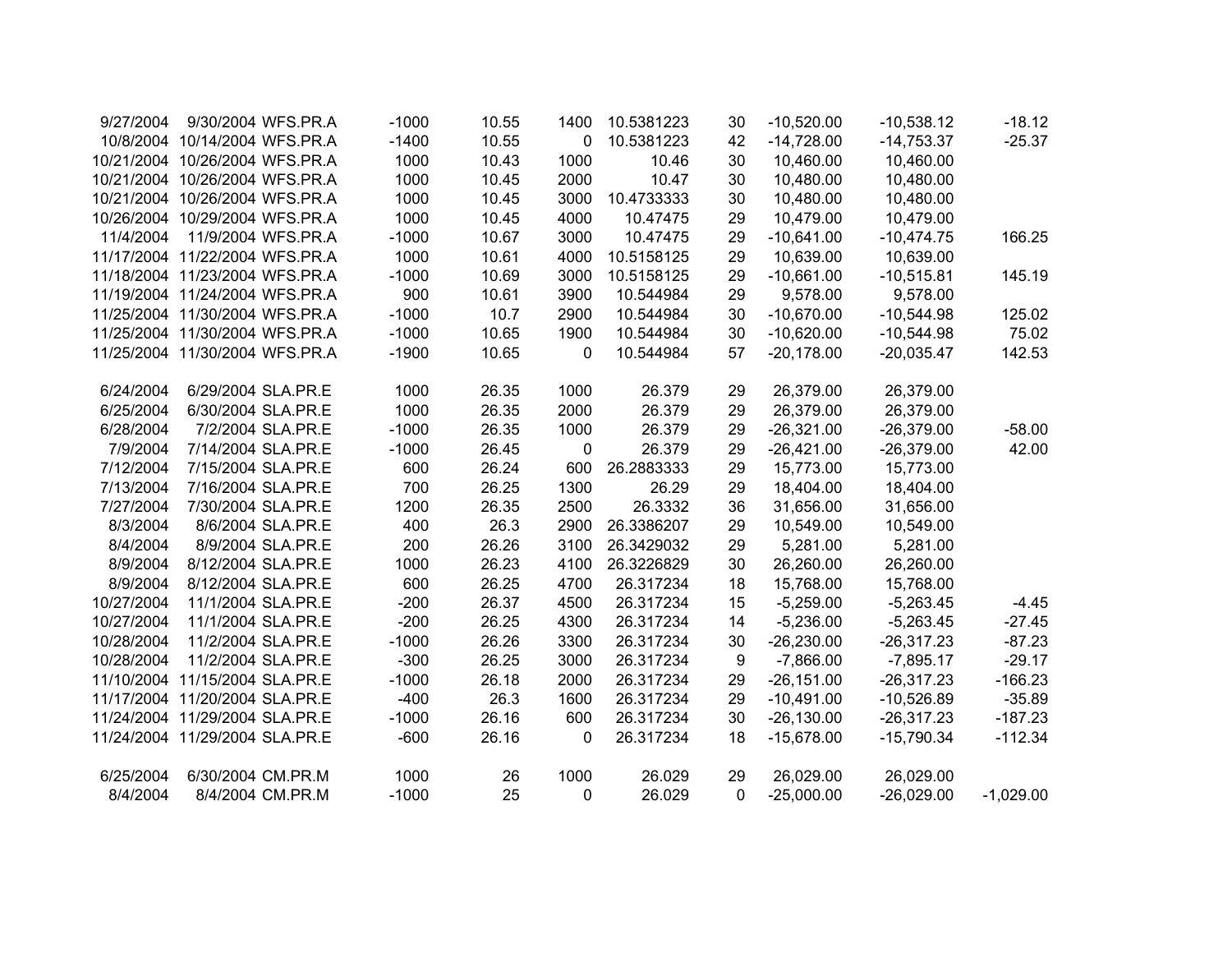| 7/8/2004   | 7/13/2004 HPF.PR.B             |                    | 1000    | 15.5  | 1000        | 15.529     | 29               | 15,529.00    | 15,529.00     |          |
|------------|--------------------------------|--------------------|---------|-------|-------------|------------|------------------|--------------|---------------|----------|
| 8/4/2004   |                                | 8/9/2004 HPF.PR.B  | $-1000$ | 16    | 0           | 15.529     | 29               | $-15,971.00$ | $-15,529.00$  | 442.00   |
|            |                                |                    |         |       |             |            |                  |              |               |          |
| 7/19/2004  | 7/22/2004 BNA.PR.B             |                    | 1000    | 24.75 | 1000        | 24.779     | 29               | 24,779.00    | 24,779.00     |          |
| 8/11/2004  | 8/16/2004 BNA.PR.B             |                    | 900     | 25.05 | 1900        | 24.9226316 | 29               | 22,574.00    | 22,574.00     |          |
| 8/20/2004  | 8/25/2004 BNA.PR.B             |                    | $-700$  | 25.11 | 1200        | 24.9226316 | 29               | $-17,548.00$ | $-17,445.84$  | 102.16   |
| 8/31/2004  |                                | 9/2/2004 BNA.PR.B  | $-1100$ | 25    | 100         | 24.9226316 | 33               | $-27,467.00$ | $-27,414.89$  | 52.11    |
| 8/31/2004  |                                | 9/2/2004 BNA.PR.B  | $-100$  | 24.86 | $\mathbf 0$ | 24.9226316 | $\mathbf{3}$     | $-2,483.00$  | $-2,492.26$   | $-9.26$  |
|            | 10/15/2004 10/20/2004 BNA.PR.B |                    | 100     | 25.05 | 100         | 25.34      | 29               | 2,534.00     | 2,534.00      |          |
|            | 10/18/2004 10/21/2004 BNA.PR.B |                    | 700     | 25.05 | 800         | 25.1225    | 29               | 17,564.00    | 17,564.00     |          |
|            | 10/20/2004 10/25/2004 BNA.PR.B |                    | 300     | 25.06 | 1100        | 25.1136364 | $\boldsymbol{9}$ | 7,527.00     | 7,527.00      |          |
|            | 10/20/2004 10/25/2004 BNA.PR.B |                    | 1700    | 25.1  | 2800        | 25.1235714 | 51               | 42,721.00    | 42,721.00     |          |
| 10/28/2004 | 11/2/2004 BNA.PR.B             |                    | $-1000$ | 25.39 | 1800        | 25.1235714 | 30               | $-25,360.00$ | $-25, 123.57$ | 236.43   |
| 10/28/2004 | 11/2/2004 BNA.PR.B             |                    | $-700$  | 25.39 | 1100        | 25.1235714 | 21               | $-17,752.00$ | $-17,586.50$  | 165.50   |
|            | 11/9/2004 11/12/2004 BNA.PR.B  |                    | 100     | 25.24 | 1200        | 25.1574405 | 29               | 2,553.00     | 2,553.00      |          |
|            | 11/11/2004 11/16/2004 BNA.PR.B |                    | 1000    | 25.25 | 2200        | 25.2131494 | 30               | 25,280.00    | 25,280.00     |          |
|            | 11/11/2004 11/16/2004 BNA.PR.B |                    | 600     | 25.25 | 2800        | 25.2274745 | 18               | 15,168.00    | 15,168.00     |          |
|            | 11/12/2004 11/17/2004 BNA.PR.B |                    | 500     | 25.2  | 3300        | 25.2320996 | 29               | 12,629.00    | 12,629.00     |          |
|            | 11/24/2004 11/29/2004 BNA.PR.B |                    | $-1000$ | 25.2  | 2300        | 25.2320996 | 29               | $-25,171.00$ | $-25,232.10$  | $-61.10$ |
| 11/29/2004 | 12/2/2004 BNA.PR.B             |                    | $-1000$ | 25.25 | 1300        | 25.2320996 | 29               | $-25,221.00$ | $-25,232.10$  | $-11.10$ |
| 12/3/2004  | 12/8/2004 BNA.PR.B             |                    | $-1300$ | 25.34 | $\mathbf 0$ | 25.2320996 | 39               | $-32,903.00$ | $-32,801.73$  | 101.27   |
|            |                                |                    |         |       |             |            |                  |              |               |          |
| 8/4/2004   |                                | 8/9/2004 ENB.PR.D  | 1000    | 26.31 | 1000        | 26.339     | 29               | 26,339.00    | 26,339.00     |          |
| 8/18/2004  |                                | 8/23/2004 ENB.PR.D | $-100$  | 27    | 900         | 26.339     | 29               | $-2,671.00$  | $-2,633.90$   | 37.10    |
| 8/19/2004  |                                | 8/24/2004 ENB.PR.D | $-200$  | 27.19 | 700         | 26.339     | 6                | $-5,432.00$  | $-5,267.80$   | 164.20   |
| 8/19/2004  |                                | 8/24/2004 ENB.PR.D | $-700$  | 27.01 | $\pmb{0}$   | 26.339     | 23               | $-18,884.00$ | $-18,437.30$  | 446.70   |
|            | 10/14/2004 10/19/2004 ENB.PR.D |                    | 300     | 26.69 | 300         | 26.7866667 | 29               | 8,036.00     | 8,036.00      |          |
|            | 10/20/2004 10/25/2004 ENB.PR.D |                    | 1000    | 26.73 | 1300        | 26.7653846 | 29               | 26,759.00    | 26,759.00     |          |
|            | 10/20/2004 10/25/2004 ENB.PR.D |                    | 1000    | 26.7  | 2300        | 26.7495652 | 29               | 26,729.00    | 26,729.00     |          |
|            | 10/22/2004 10/27/2004 ENB.PR.D |                    | $-1000$ | 27    | 1300        | 26.7495652 | 29               | $-26,971.00$ | $-26,749.57$  | 221.43   |
|            | 10/22/2004 10/27/2004 ENB.PR.D |                    | $-1300$ | 26.98 | $\mathbf 0$ | 26.7495652 | 39               | $-35,035.00$ | $-34,774.43$  | 260.57   |
|            | 10/25/2004 10/28/2004 ENB.PR.D |                    | 400     | 26.78 | 400         | 26.8525    | 29               | 10,741.00    | 10,741.00     |          |
|            | 10/26/2004 10/29/2004 ENB.PR.D |                    | 1000    | 26.78 | 1400        | 26.8214286 | 29               | 26,809.00    | 26,809.00     |          |
| 10/28/2004 | 11/2/2004 ENB.PR.D             |                    | 1000    | 26.7  | 2400        | 26.7829167 | 29               | 26,729.00    | 26,729.00     |          |
| 11/1/2004  | 11/4/2004 ENB.PR.D             |                    | 600     | 26.9  | 3000        | 26.816     | 29               | 16,169.00    | 16,169.00     |          |
|            | 11/15/2004 11/18/2004 ENB.PR.D |                    | $-400$  | 27.23 | 2600        | 26.816     | 29               | $-10,863.00$ | $-10,726.40$  | 136.60   |
|            | 11/16/2004 11/19/2004 ENB.PR.D |                    | $-1000$ | 27    | 1600        | 26.816     | 29               | $-26,971.00$ | $-26,816.00$  | 155.00   |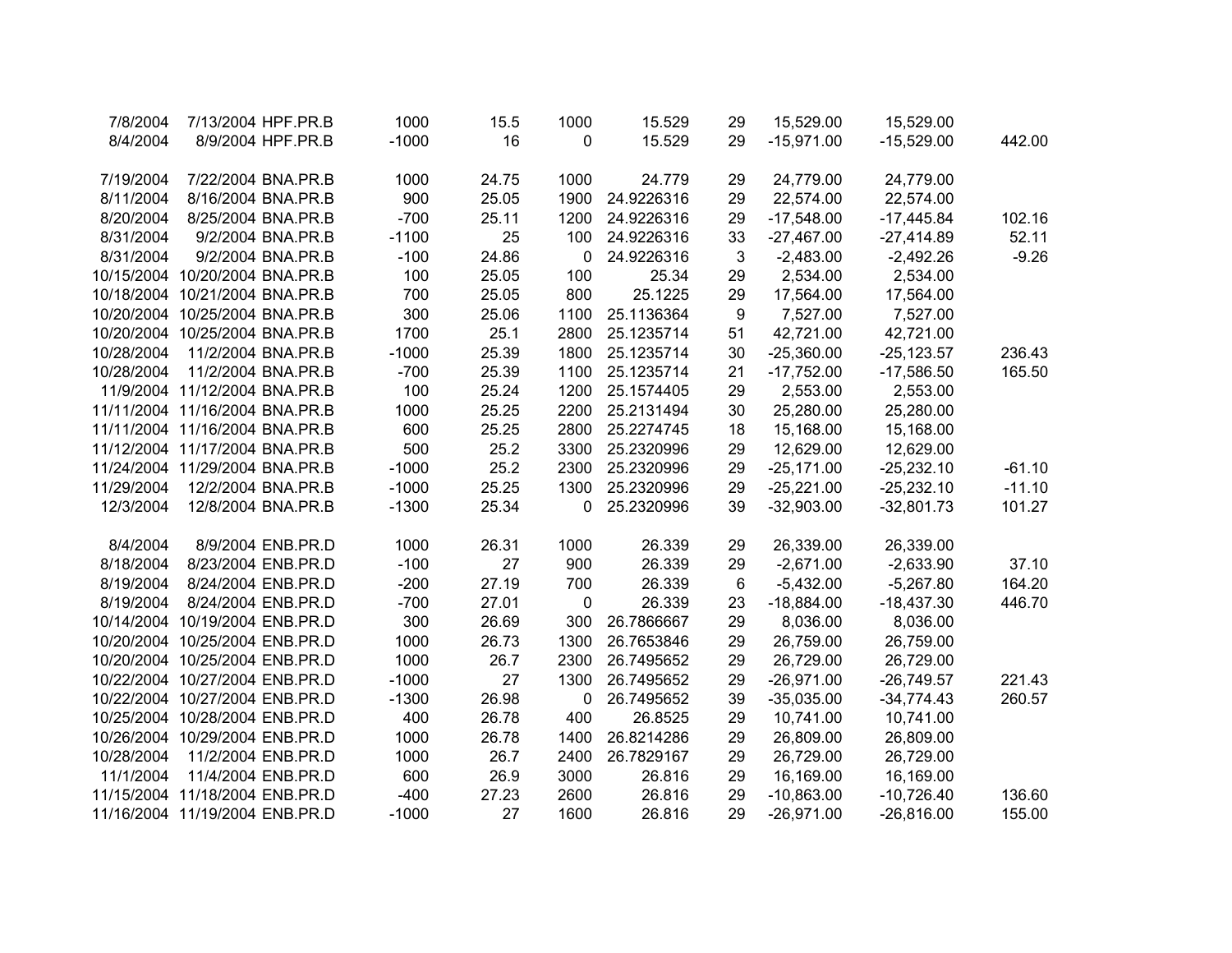|            | 11/17/2004 11/22/2004 ENB.PR.D |                    | $-1000$ | 27    | 600  | 26.816     | 29 | $-26,971.00$ | $-26,816.00$  | 155.00    |
|------------|--------------------------------|--------------------|---------|-------|------|------------|----|--------------|---------------|-----------|
|            | 11/17/2004 11/22/2004 ENB.PR.D |                    | $-500$  | 27.01 | 100  | 26.816     | 24 | $-13,481.00$ | $-13,408.00$  | 73.00     |
|            | 11/17/2004 11/22/2004 ENB.PR.D |                    | $-100$  | 27    | 0    | 26.816     | 5  | $-2,695.00$  | $-2,681.60$   | 13.40     |
| 8/17/2004  | 8/20/2004 NA.PR.J              |                    | 800     | 26.27 | 800  | 26.3       | 24 | 21,040.00    | 21,040.00     |           |
| 8/17/2004  | 8/20/2004 NA.PR.J              |                    | 200     | 26.29 | 1000 | 26.304     | 6  | 5,264.00     | 5,264.00      |           |
| 8/17/2004  | 8/20/2004 NA.PR.J              |                    | 1000    | 26.29 | 2000 | 26.312     | 30 | 26,320.00    | 26,320.00     |           |
| 8/18/2004  | 8/23/2004 NA.PR.J              |                    | 200     | 26.35 | 2200 | 26.3286364 | 29 | 5,299.00     | 5,299.00      |           |
| 8/30/2004  | 9/2/2004 NA.PR.J               |                    | $-300$  | 26.5  | 1900 | 26.3286364 | 29 | $-7,921.00$  | $-7,898.59$   | 22.41     |
| 8/30/2004  | 9/2/2004 NA.PR.J               |                    | $-800$  | 26.5  | 1100 | 26.3286364 | 29 | $-21,171.00$ | $-21,062.91$  | 108.09    |
| 9/2/2004   | 9/8/2004 NA.PR.J               |                    | 1000    | 26.29 | 2100 | 26.3240476 | 29 | 26,319.00    | 26,319.00     |           |
| 9/20/2004  | 9/23/2004 NA.PR.J              |                    | 1000    | 26.33 | 3100 | 26.3353226 | 29 | 26,359.00    | 26,359.00     |           |
|            | 10/6/2004 10/12/2004 NA.PR.J   |                    | 500     | 26.28 | 3600 | 26.3315278 | 14 | 13,154.00    | 13,154.00     |           |
|            | 10/6/2004 10/12/2004 NA.PR.J   |                    | 500     | 26.29 | 4100 | 26.330122  | 15 | 13,160.00    | 13,160.00     |           |
| 12/2/2004  | 12/7/2004 NA.PR.J              |                    | $-600$  | 26.1  | 3500 | 26.330122  | 29 | $-15,631.00$ | $-15,798.07$  | $-167.07$ |
| 8/23/2004  |                                | 8/26/2004 BMO.PR.G | 1400    | 26.15 | 1400 | 26.18      | 42 | 36,652.00    | 36,652.00     |           |
| 8/25/2004  |                                | 8/30/2004 BMO.PR.G | 1000    | 26.08 | 2400 | 26.1504167 | 29 | 26,109.00    | 26,109.00     |           |
| 8/26/2004  |                                | 8/31/2004 BMO.PR.G | 200     | 26    | 2600 | 26.1411538 | 6  | 5,206.00     | 5,206.00      |           |
| 8/26/2004  |                                | 8/31/2004 BMO.PR.G | 1200    | 26.1  | 3800 | 26.1376316 | 36 | 31,356.00    | 31,356.00     |           |
| 9/1/2004   |                                | 9/7/2004 BMO.PR.G  | $-1000$ | 26.11 | 2800 | 26.1376316 | 30 | $-26,080.00$ | $-26, 137.63$ | $-57.63$  |
| 9/1/2004   |                                | 9/7/2004 BMO.PR.G  | $-100$  | 26.14 | 2700 | 26.1376316 | 3  | $-2,611.00$  | $-2,613.76$   | $-2.76$   |
| 9/1/2004   |                                | 9/7/2004 BMO.PR.G  | $-700$  | 26.11 | 2000 | 26.1376316 | 21 | $-18,256.00$ | $-18,296.34$  | $-40.34$  |
| 9/7/2004   |                                | 9/10/2004 BMO.PR.G | 200     | 26.03 | 2200 | 26.1410287 | 29 | 5,235.00     | 5,235.00      |           |
| 9/8/2004   |                                | 9/13/2004 BMO.PR.G | 1000    | 26.02 | 3200 | 26.1122697 | 29 | 26,049.00    | 26,049.00     |           |
| 9/20/2004  |                                | 9/23/2004 BMO.PR.G | $-1000$ | 26.35 | 2200 | 26.1122697 | 29 | $-26,321.00$ | $-26, 112.27$ | 208.73    |
| 9/24/2004  |                                | 9/29/2004 BMO.PR.G | $-1000$ | 26.35 | 1200 | 26.1122697 | 29 | $-26,321.00$ | $-26, 112.27$ | 208.73    |
|            | 10/12/2004 10/15/2004 BMO.PR.G |                    | $-1200$ | 26.2  | 0    | 26.1122697 | 36 | $-31,404.00$ | $-31,334.72$  | 69.28     |
|            | 11/19/2004 11/24/2004 BCE.PR.S |                    | 1000    | 24.99 | 1000 | 25.019     | 29 | 25,019.00    | 25,019.00     |           |
| 11/29/2004 |                                | 12/2/2004 BCE.PR.S | 300     | 24.83 | 1300 | 24.9976923 | 29 | 7,478.00     | 7,478.00      |           |
| 12/2/2004  |                                | 12/7/2004 BCE.PR.S | 1000    | 24.85 | 2300 | 24.946087  | 29 | 24,879.00    | 24,879.00     |           |
|            | 12/7/2004 12/10/2004 BCE.PR.S  |                    | 800     | 24.81 | 3100 | 24.9203226 | 29 | 19,877.00    | 19,877.00     |           |
|            | 11/19/2004 11/24/2004 BMO.PR.I |                    | 1000    | 26.01 | 1000 | 26.039     | 29 | 26,039.00    | 26,039.00     |           |
|            | 11/22/2004 11/25/2004 BMO.PR.I |                    | 1400    | 26.01 | 2400 | 26.0395833 | 42 | 36,456.00    | 36,456.00     |           |
| 11/26/2004 | 12/1/2004 BMO.PR.I             |                    | 700     | 26.01 | 3100 | 26.0422581 | 29 | 18,236.00    | 18,236.00     |           |
|            | 12/9/2004 12/14/2004 BMO.PR.I  |                    | 1000    | 26    | 4100 | 26.0390244 | 29 | 26,029.00    | 26,029.00     |           |